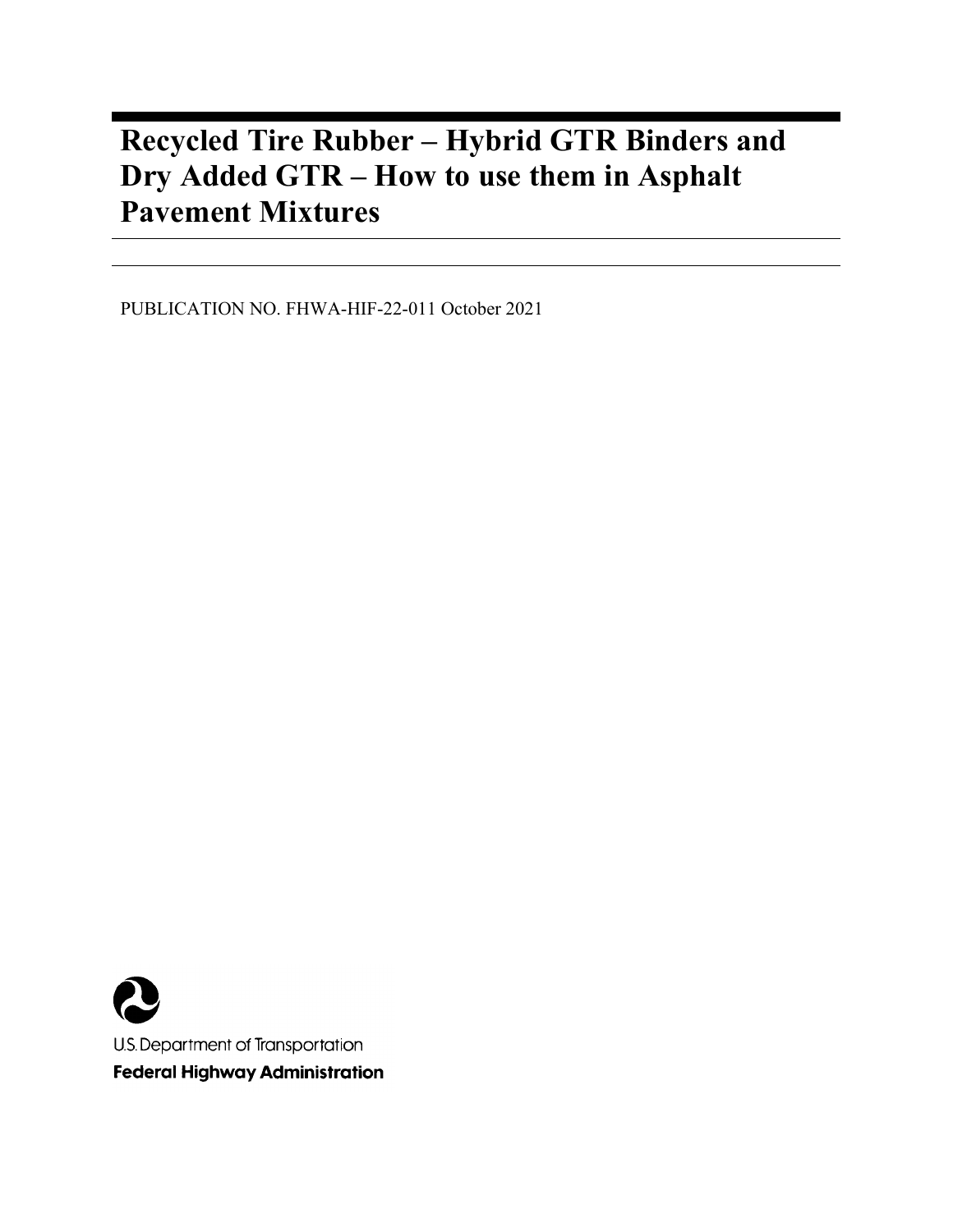#### **FOREWORD**

Traditional mix design procedures, Marshall, Hveem and Superpave, have been used to design mixtures containing wet process ground tire rubber (GTR) modified binders as well as asphalt mixtures containing dry added GTR. However, volumetric mixture designs alone may not provide mixtures with desired overall performance. The Balanced Mix Design (BMD) approach may be an acceptable alternative for design and evaluation of GTR modified systems. Addition of GTR, specifically with asphalt rubber (AR) binders, may raise the optimum binder content and impact mechanical property results in dense-graded asphalt (DGA) mixtures, regardless of mix design methodology. This is the reason AR is commonly used in gap-graded mixtures such as stone matrix asphalt (SMA) and open-graded mixtures such as open-graded friction courses (OGFC). This phenomenon may not hold true with mixtures designed with terminal blend rubber modified binder (RMB), hybrid GTR, or dry added GTR.

Depending on GTR loading, RMB, hybrid GTR, and dry added GTR may yield GTR modified systems suitable for gap-graded mixtures (SMA), open-graded (OGFC) mixtures, and DGA mixtures. This technical report provides a review and update on use of RMB, hybrid GTR, and dry added GTR in production of asphalt mixtures. Consideration for responsible use of GTR to promote sustainability in DGA, SMA, and OGFC asphalt pavements is given. Additional detailed information can be obtained from Federal Highway Administration (FHWA) publication FHWA-HIF-14-015, The Use of Recycled Tire Rubber to Modify Asphalt Binder and Mixtures.

The FHWA has an ongoing Accelerated Implementation and Deployment of Pavement Technologies (AIDPT) Program, which includes the deployment of innovative technologies to improve pavement performance and reduce agency risk.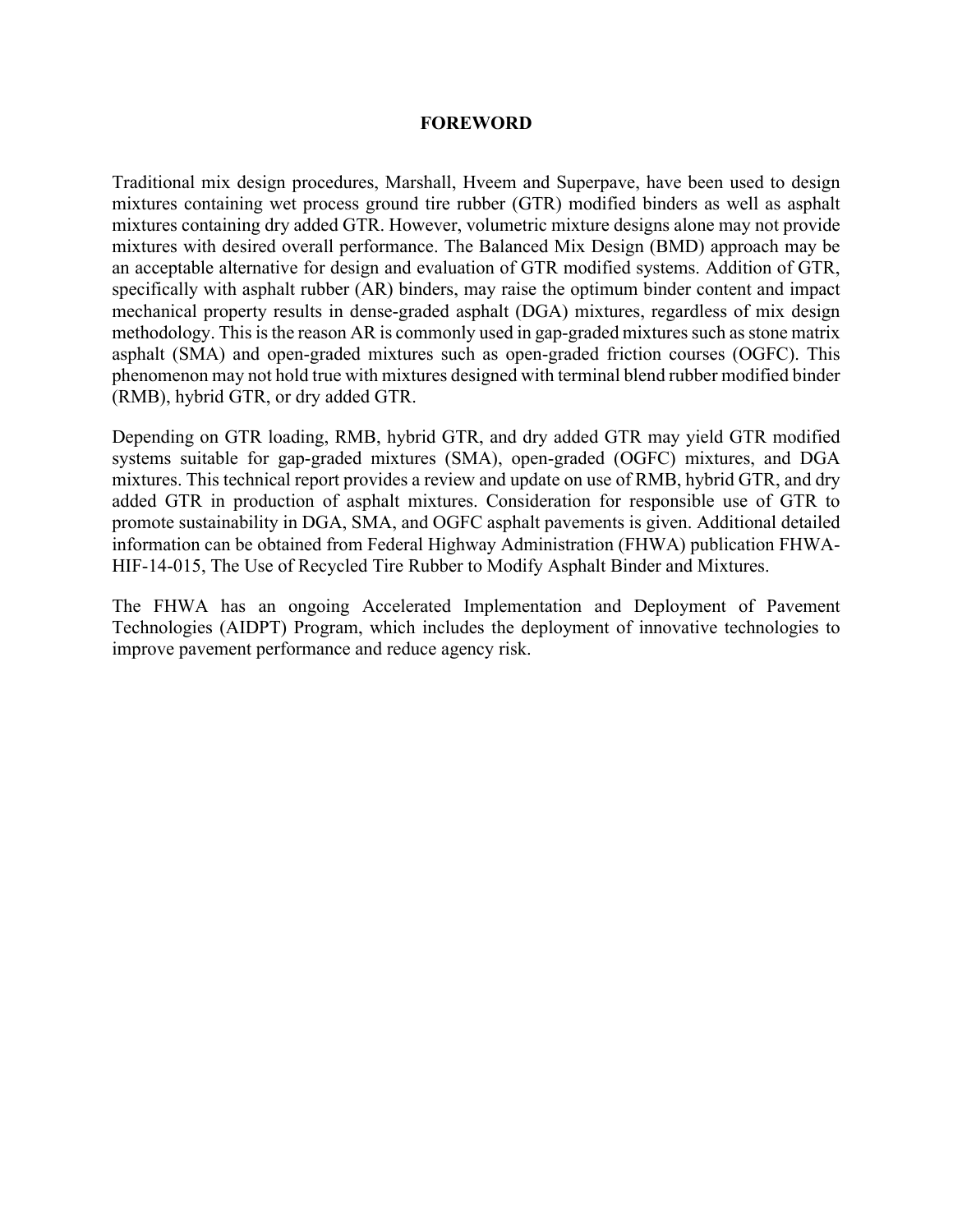#### **Notice**

This document is disseminated under the sponsorship of the U.S. Department of Transportation (USDOT) in the interest of information exchange. The U.S. Government assumes no liability for the use of the information contained in this document.

The U.S. Government does not endorse products or manufacturers. Trademarks or manufacturers' names appear in this report only because they are considered essential to the objective of the document. They are included for informational purposes only and are not intended to reflect a preference, approval, or endorsement of any one product or entity.

All of the American Association of State Highway and Transportation Officials (AASHTO) standards mentioned in this document are voluntary and are not required under Federal law.

#### **Non-Binding Contents**

The contents of this document do not have the force and effect of law and are not meant to bind the public in any way. This document is intended only to provide clarity to the public regarding existing requirements under the law or agency policies. While this document contains nonbinding technical information, you must comply with the applicable statutes or regulations.

#### **Quality Assurance Statement**

The Federal Highway Administration (FHWA) provides high-quality information to serve Government, industry, and the public in a manner that promotes public understanding. Standards and policies are used to ensure and maximize the quality, objectivity, utility, and integrity of its information. FHWA periodically reviews quality issues and adjusts its programs and processes to ensure continuous quality improvement.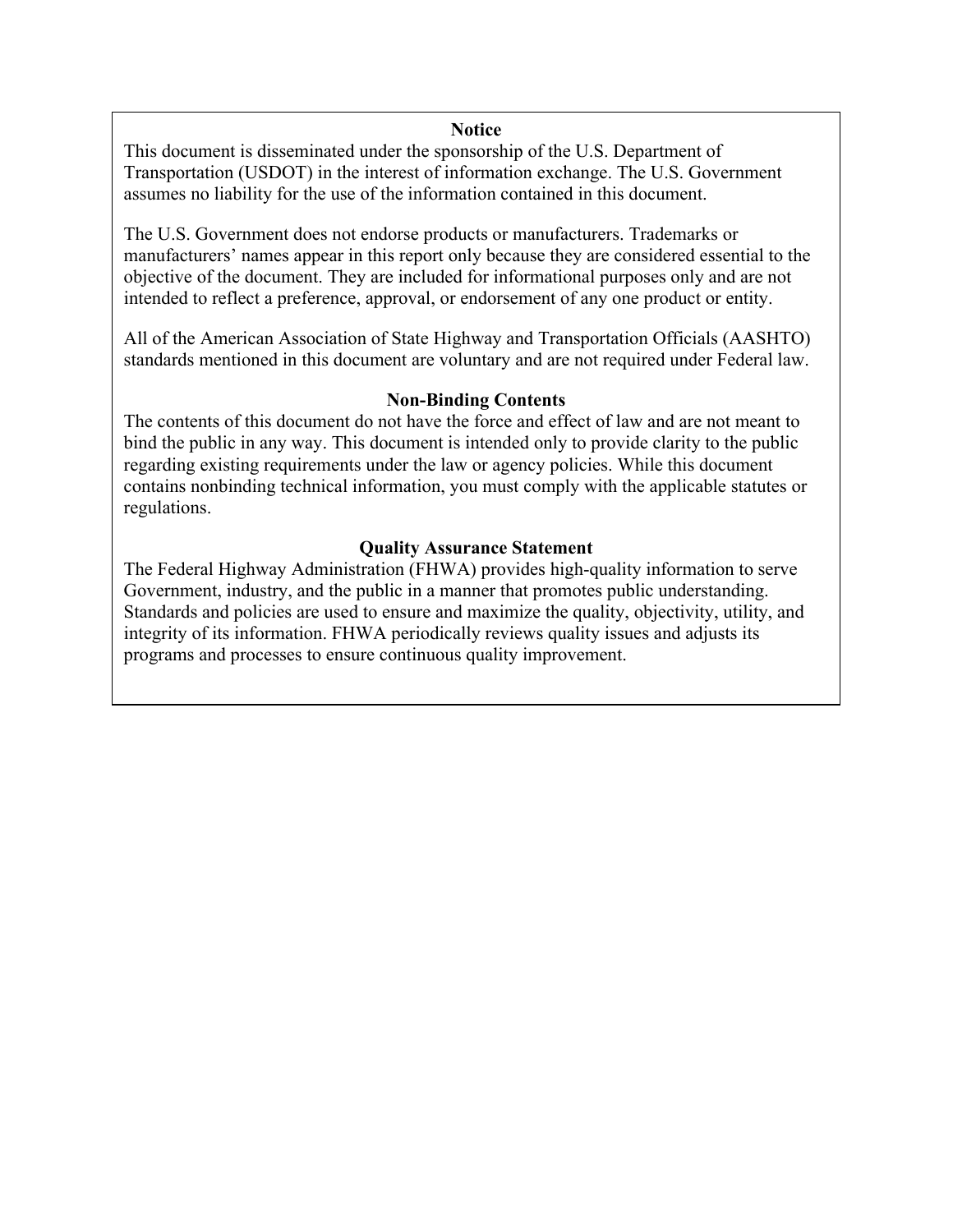## **TECHNICAL REPORT DOCUMENTATION PAGE**

|                                                                                                                                                                                                                                                                                                                                                                                                                                                                                                                                                                                                                                                                                                                                                                                                                                                                                                                                                                                                                                                                                                                                                                                                                                                                                                                                                                                                                                                                                                                                                                                                                                                                                   | LECHINICAL KEI UNT DOCUMENTATION LAGE                                 |                                                                                                                                                                                                 |                                                                                        |  |
|-----------------------------------------------------------------------------------------------------------------------------------------------------------------------------------------------------------------------------------------------------------------------------------------------------------------------------------------------------------------------------------------------------------------------------------------------------------------------------------------------------------------------------------------------------------------------------------------------------------------------------------------------------------------------------------------------------------------------------------------------------------------------------------------------------------------------------------------------------------------------------------------------------------------------------------------------------------------------------------------------------------------------------------------------------------------------------------------------------------------------------------------------------------------------------------------------------------------------------------------------------------------------------------------------------------------------------------------------------------------------------------------------------------------------------------------------------------------------------------------------------------------------------------------------------------------------------------------------------------------------------------------------------------------------------------|-----------------------------------------------------------------------|-------------------------------------------------------------------------------------------------------------------------------------------------------------------------------------------------|----------------------------------------------------------------------------------------|--|
| 1. Report No.<br>FHWA-HIF-22-011                                                                                                                                                                                                                                                                                                                                                                                                                                                                                                                                                                                                                                                                                                                                                                                                                                                                                                                                                                                                                                                                                                                                                                                                                                                                                                                                                                                                                                                                                                                                                                                                                                                  | 2. Government Accession No.                                           |                                                                                                                                                                                                 | 3. Recipient's Catalog No.                                                             |  |
| 4. Title and Subtitle<br>Recycled Tire Rubber - Hybrid GTR Binders and Dry Added GTR                                                                                                                                                                                                                                                                                                                                                                                                                                                                                                                                                                                                                                                                                                                                                                                                                                                                                                                                                                                                                                                                                                                                                                                                                                                                                                                                                                                                                                                                                                                                                                                              |                                                                       |                                                                                                                                                                                                 | 5. Report Date<br>April 2021                                                           |  |
| - How to use them in Asphalt Pavement Mixtures.                                                                                                                                                                                                                                                                                                                                                                                                                                                                                                                                                                                                                                                                                                                                                                                                                                                                                                                                                                                                                                                                                                                                                                                                                                                                                                                                                                                                                                                                                                                                                                                                                                   |                                                                       |                                                                                                                                                                                                 | 6. Performing Organization Code                                                        |  |
| 7. Author( $s$ )<br>Gaylon Baumgardner (ORCID: 0000-0002-4791-1093), Adam J. T.<br>Hand (ORCID: 0000-0002-5041-7491), and Timothy B.<br>Aschenbrener (ORCID: 0000-0001-7253-5504)                                                                                                                                                                                                                                                                                                                                                                                                                                                                                                                                                                                                                                                                                                                                                                                                                                                                                                                                                                                                                                                                                                                                                                                                                                                                                                                                                                                                                                                                                                 |                                                                       |                                                                                                                                                                                                 | 8. Performing Organization Report No.                                                  |  |
| 9. Performing Organization Name and Address                                                                                                                                                                                                                                                                                                                                                                                                                                                                                                                                                                                                                                                                                                                                                                                                                                                                                                                                                                                                                                                                                                                                                                                                                                                                                                                                                                                                                                                                                                                                                                                                                                       | Department of Civil and Environmental Engineering                     |                                                                                                                                                                                                 | 10. Work Unit No.                                                                      |  |
| University of Nevada<br>1664 North Virginia Street<br>Reno, NV 89557                                                                                                                                                                                                                                                                                                                                                                                                                                                                                                                                                                                                                                                                                                                                                                                                                                                                                                                                                                                                                                                                                                                                                                                                                                                                                                                                                                                                                                                                                                                                                                                                              |                                                                       |                                                                                                                                                                                                 | 11. Contract or Grant No.<br>693JJ31850010                                             |  |
| 12. Sponsoring Agency Name and Address<br>U.S. Department of Transportation<br>Federal Highway Administration                                                                                                                                                                                                                                                                                                                                                                                                                                                                                                                                                                                                                                                                                                                                                                                                                                                                                                                                                                                                                                                                                                                                                                                                                                                                                                                                                                                                                                                                                                                                                                     |                                                                       |                                                                                                                                                                                                 | 13. Type of Report and Period Covered<br>Final Report<br>September 2018-September 2019 |  |
| Office of Preconstruction, Construction and Pavements<br>1200 New Jersey Avenue, SE<br>Washington, DC 20590                                                                                                                                                                                                                                                                                                                                                                                                                                                                                                                                                                                                                                                                                                                                                                                                                                                                                                                                                                                                                                                                                                                                                                                                                                                                                                                                                                                                                                                                                                                                                                       |                                                                       |                                                                                                                                                                                                 | 14. Sponsoring Agency Code<br>FHWA-HICP-40                                             |  |
| 15. Supplementary Notes                                                                                                                                                                                                                                                                                                                                                                                                                                                                                                                                                                                                                                                                                                                                                                                                                                                                                                                                                                                                                                                                                                                                                                                                                                                                                                                                                                                                                                                                                                                                                                                                                                                           | FHWA Agreement Officer's Representative: Timothy B. Aschenbrener, PE. |                                                                                                                                                                                                 |                                                                                        |  |
| 16. Abstract<br>Addition of ground tire rubber (GTR) to asphalt binder and mixture is an asphalt mixture practice in asphalt<br>production that consumes about 16.5 percent of the total ground tire rubber (GTR) market today. Modification of<br>asphalt binders and mixtures with GTR is well established and can provide high performance pavements that aid<br>in reduction of the number of waste tires disposed of in landfills and elsewhere. Dense-graded asphalt (DGA),<br>stone-matrix asphalt (SMA) and open-graded friction course (OGFC) with asphalt rubber (AR), terminal blend<br>rubber modified binder (RMB), hybrid GTR, and dry addition of GTR can be designed with standard Marshall,<br>Hveem, and Superpave mixture design methods. This report presents a review and update of the various mixture<br>design processes for use in designing DGA, SMA, and OGFC mixtures with RMB, hybrid GTR, and dry added<br>GTR in production of asphalt pavements. The objective is to provide knowledge for resource responsible use of<br>RMB, hybrid GTR, and dry added GTR to ensure engineering performance in asphalt pavements and inform<br>environmental benefits through life cycle assessment. The scope of this report is limited to use of GTR from whole<br>scrap tires through size reduction and grinding to the particle size range defined by industry as GTR. The report<br>includes information related to design of DGA, SMA, and OGFC mixtures using RMB, hybrid GTR, and dry<br>added GTR and testing of mixtures containing GTR-modified asphalt binders, as well as additional considerations<br>for GTR-modified asphalt mixture designs. |                                                                       |                                                                                                                                                                                                 |                                                                                        |  |
| 17. Key Words<br>asphalt, asphalt binder, asphalt mixture                                                                                                                                                                                                                                                                                                                                                                                                                                                                                                                                                                                                                                                                                                                                                                                                                                                                                                                                                                                                                                                                                                                                                                                                                                                                                                                                                                                                                                                                                                                                                                                                                         | Asphalt rubber, scrap tire, recycling, rubber-modified                | 18. Distribution Statement<br>No restrictions. This document is available to the<br>public through the National Technical Information<br>Service, Springfield, VA 22161.<br>http://www.ntis.gov |                                                                                        |  |
|                                                                                                                                                                                                                                                                                                                                                                                                                                                                                                                                                                                                                                                                                                                                                                                                                                                                                                                                                                                                                                                                                                                                                                                                                                                                                                                                                                                                                                                                                                                                                                                                                                                                                   |                                                                       |                                                                                                                                                                                                 |                                                                                        |  |

| 19. Security Classif. (of this report) 20. Security Classif. (of this page) |              | $\vert$ 21. No. of Pages | $\vert$ 22. Price |
|-----------------------------------------------------------------------------|--------------|--------------------------|-------------------|
| Unclassified                                                                | Unclassified |                          | N/A               |

Form DOT F 1700.7 (8-72) Reproduction of completed page authorized.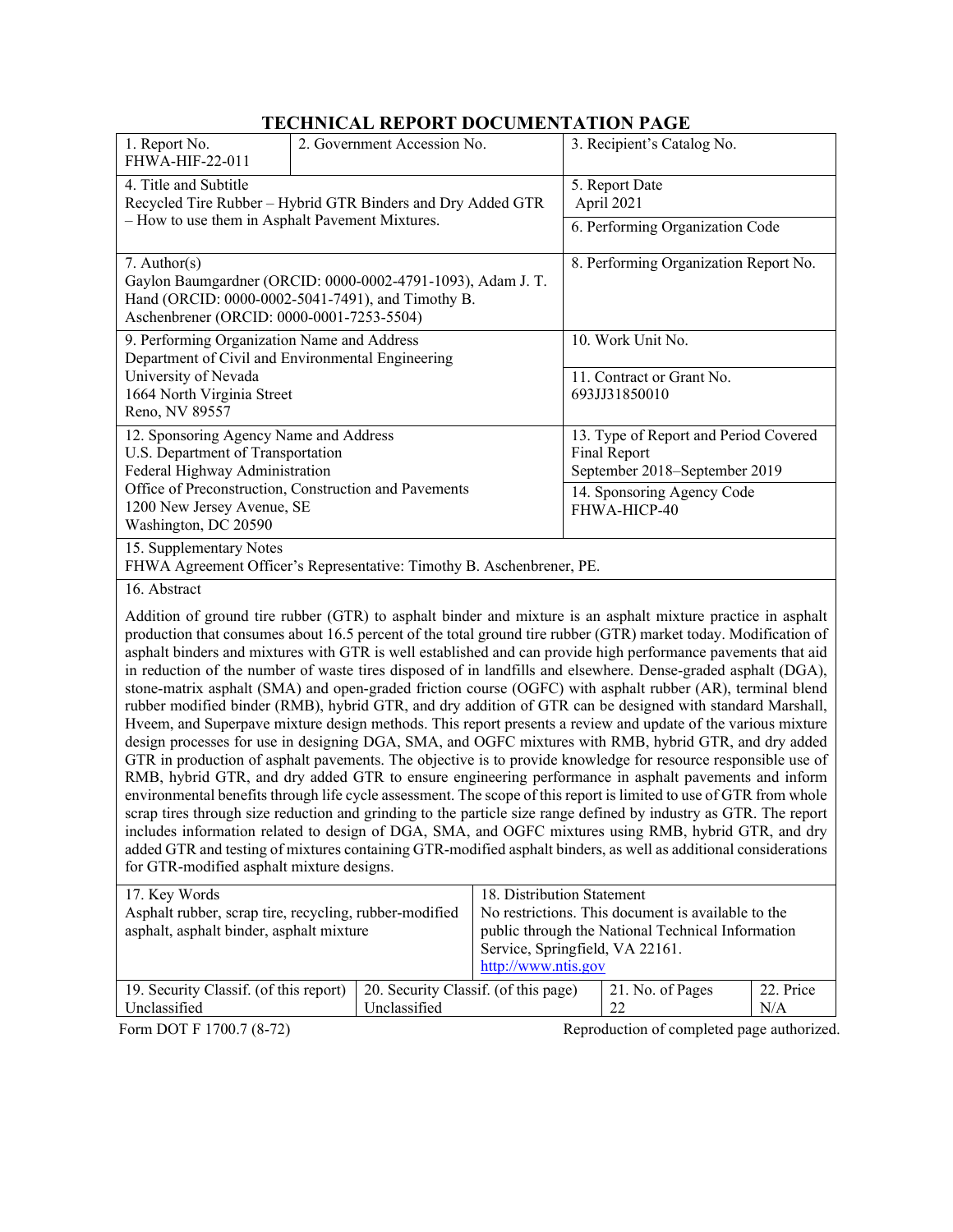| SI* (MODERN METRIC) CONVERSION FACTORS |                             |                                                                    |                                          |                                 |
|----------------------------------------|-----------------------------|--------------------------------------------------------------------|------------------------------------------|---------------------------------|
|                                        |                             | <b>APPROXIMATE CONVERSIONS TO SI UNITS</b>                         |                                          |                                 |
| Symbol                                 | <b>When You Know</b>        | <b>Multiply By</b>                                                 | <b>To Find</b>                           | <b>Symbol</b>                   |
|                                        |                             | <b>LENGTH</b>                                                      |                                          |                                 |
| in                                     | inches                      | 25.4                                                               | millimeters                              | mm                              |
| ft                                     | feet                        | 0.305                                                              | meters                                   | m                               |
| yd                                     | yards                       | 0.914                                                              | meters                                   | m                               |
| mi                                     | miles                       | 1.61                                                               | kilometers                               | km                              |
|                                        |                             | <b>AREA</b>                                                        |                                          |                                 |
| $in^2$<br>$ft^2$                       | square inches               | 645.2                                                              | square millimeters                       | $\mbox{mm}^2$<br>m <sup>2</sup> |
| yd <sup>2</sup>                        | square feet                 | 0.093<br>0.836                                                     | square meters<br>square meters           | m <sup>2</sup>                  |
| ac                                     | square yard<br>acres        | 0.405                                                              | hectares                                 | ha                              |
| mi <sup>2</sup>                        | square miles                | 2.59                                                               | square kilometers                        | km <sup>2</sup>                 |
|                                        |                             | <b>VOLUME</b>                                                      |                                          |                                 |
| fl oz                                  | fluid ounces                | 29.57                                                              | milliliters                              | mL                              |
| gal                                    | gallons                     | 3.785                                                              | liters                                   | L                               |
| $\tilde{f}$ <sup>3</sup>               | cubic feet                  | 0.028                                                              | cubic meters                             | m <sup>3</sup>                  |
| $yd^3$                                 | cubic yards                 | 0.765                                                              | cubic meters                             | m <sup>3</sup>                  |
|                                        |                             | NOTE: volumes greater than 1000 L shall be shown in m <sup>3</sup> |                                          |                                 |
|                                        |                             | <b>MASS</b>                                                        |                                          |                                 |
| 0Z                                     | ounces                      | 28.35                                                              | grams                                    | g                               |
| lb                                     | pounds                      | 0.454                                                              | kilograms                                | kg                              |
| Т                                      | short tons (2000 lb)        | 0.907                                                              | megagrams (or "metric ton")              | $Mg$ (or "t")                   |
|                                        |                             | <b>TEMPERATURE (exact degrees)</b>                                 |                                          |                                 |
| $\mathrm{P}$                           | Fahrenheit                  | 5 (F-32)/9                                                         | Celsius                                  | $^{\circ}$ C                    |
|                                        |                             | or (F-32)/1.8                                                      |                                          |                                 |
|                                        |                             | <b>ILLUMINATION</b>                                                |                                          |                                 |
| fc                                     | foot-candles                | 10.76                                                              | lux                                      | lχ                              |
| fl                                     | foot-Lamberts               | 3.426                                                              | candela/m <sup>2</sup>                   | cd/m <sup>2</sup>               |
|                                        |                             | <b>FORCE and PRESSURE or STRESS</b>                                |                                          |                                 |
| Ibf                                    | poundforce                  | 4.45                                                               | newtons                                  | N                               |
|                                        |                             |                                                                    |                                          |                                 |
| lbf/in <sup>2</sup>                    | poundforce per square inch  | 6.89                                                               | kilopascals                              | kPa                             |
|                                        |                             | <b>APPROXIMATE CONVERSIONS FROM SI UNITS</b>                       |                                          |                                 |
|                                        | <b>When You Know</b>        |                                                                    | <b>To Find</b>                           | <b>Symbol</b>                   |
| <b>Symbol</b>                          |                             | <b>Multiply By</b>                                                 |                                          |                                 |
|                                        |                             | <b>LENGTH</b>                                                      |                                          |                                 |
| mm<br>m                                | millimeters<br>meters       | 0.039<br>3.28                                                      | inches<br>feet                           | in<br>ft                        |
| m                                      | meters                      | 1.09                                                               | yards                                    | yd                              |
| km                                     | kilometers                  | 0.621                                                              | miles                                    | mi                              |
|                                        |                             | AREA                                                               |                                          |                                 |
| mm                                     | square millimeters          | 0.0016                                                             | square inches                            | $in^2$                          |
| m <sup>2</sup>                         | square meters               | 10.764                                                             | square feet                              | $ft^2$                          |
| m <sup>2</sup>                         | square meters               | 1.195                                                              | square yards                             | $yd^2$                          |
| ha                                     | hectares                    | 2.47                                                               | acres                                    | ac                              |
| $\mbox{km}^2$                          | square kilometers           | 0.386                                                              | square miles                             | mi <sup>2</sup>                 |
|                                        |                             | <b>VOLUME</b>                                                      |                                          |                                 |
| mL                                     | milliliters                 | 0.034                                                              | fluid ounces                             | fl oz                           |
| L                                      | liters                      | 0.264                                                              | qallons                                  | gal                             |
| m <sup>3</sup>                         | cubic meters                | 35.314                                                             | cubic feet                               | $\tilde{f}$ <sup>3</sup>        |
| m <sup>3</sup>                         | cubic meters                | 1.307                                                              | cubic yards                              | $yd^3$                          |
|                                        |                             | <b>MASS</b>                                                        |                                          |                                 |
| g                                      | grams<br>kilograms          | 0.035<br>2.202                                                     | ounces<br>pounds                         | oz<br>lb                        |
| kg<br>Mg (or "t")                      | megagrams (or "metric ton") | 1.103                                                              | short tons (2000 lb)                     | Τ                               |
|                                        |                             | <b>TEMPERATURE (exact degrees)</b>                                 |                                          |                                 |
| $^{\circ}$ C                           | Celsius                     | $1.8C + 32$                                                        | Fahrenheit                               | $\overline{F}$                  |
|                                        |                             | <b>ILLUMINATION</b>                                                |                                          |                                 |
| lχ                                     | lux                         | 0.0929                                                             | foot-candles                             | fc                              |
| $\text{cd/m}^2$                        | candela/m <sup>2</sup>      | 0.2919                                                             | foot-Lamberts                            | fl                              |
|                                        |                             | <b>FORCE and PRESSURE or STRESS</b>                                |                                          |                                 |
| N<br>kPa                               | newtons<br>kilopascals      | 0.225<br>0.145                                                     | poundforce<br>poundforce per square inch | lbf<br>lbf/in <sup>2</sup>      |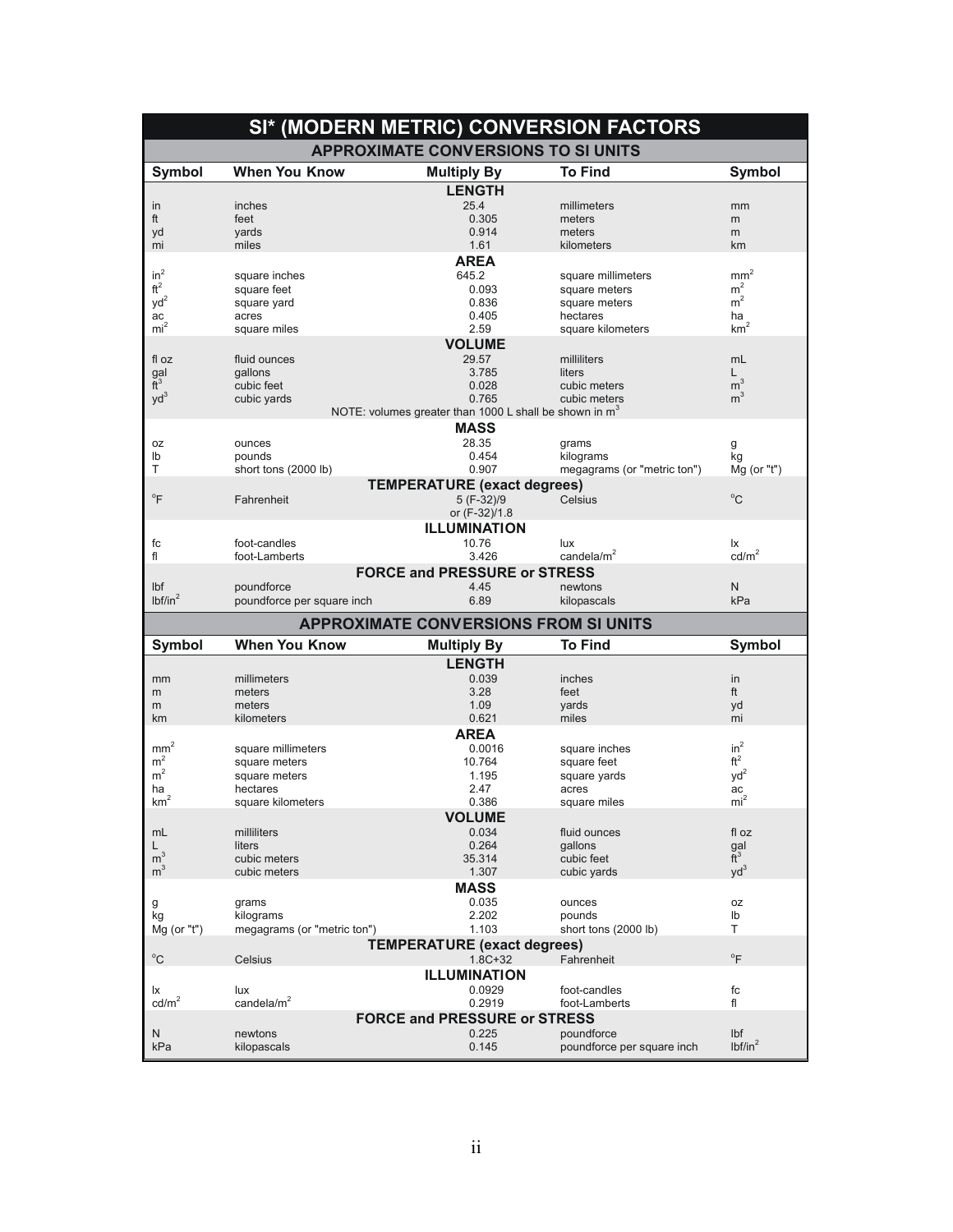| .22 |
|-----|

## **TABLE OF CONTENTS**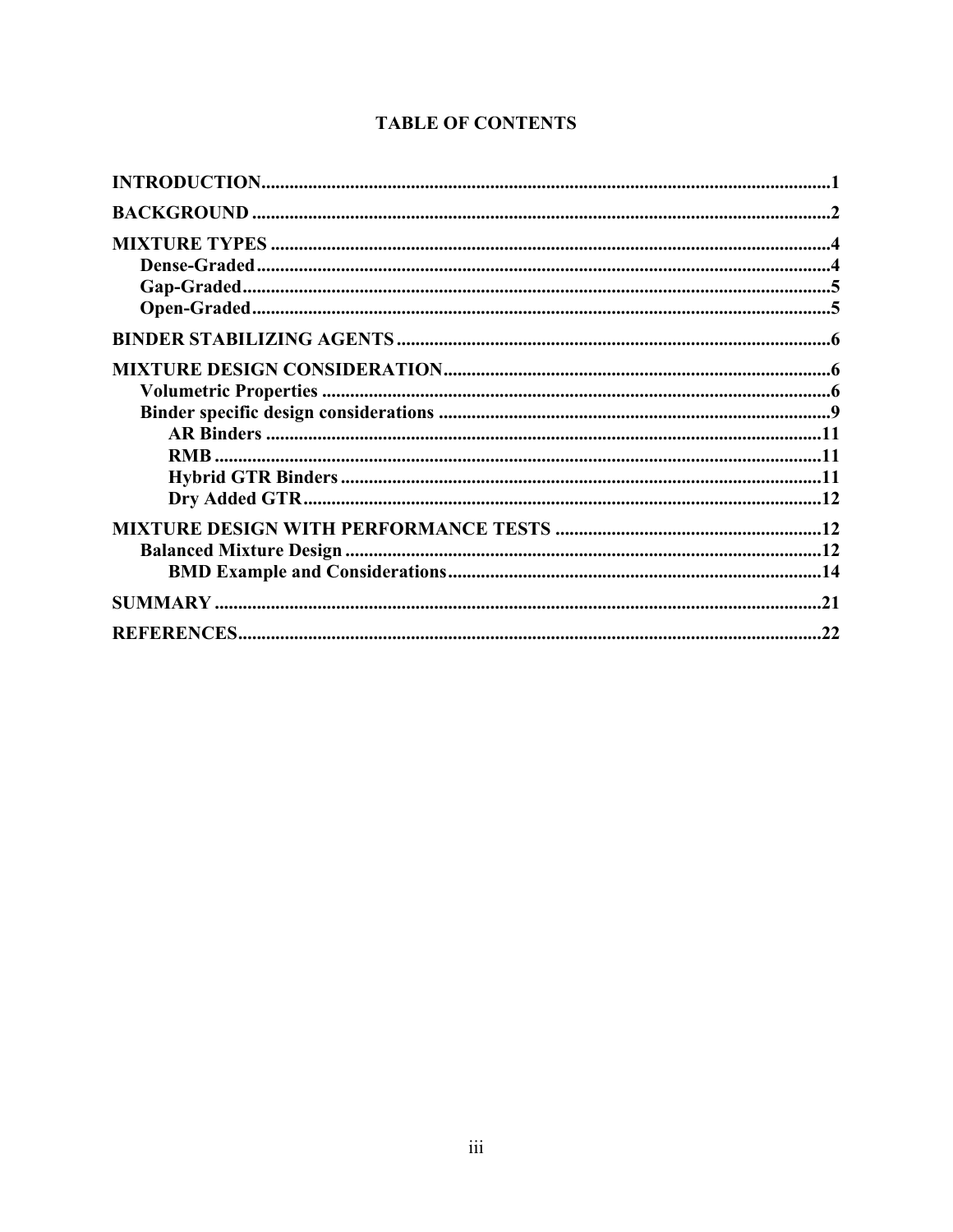## **LIST OF FIGURES**

| Figure 6. HWTT results for Design Blend RMB (30 mesh GTR) modified asphalt binders16                                          |  |
|-------------------------------------------------------------------------------------------------------------------------------|--|
|                                                                                                                               |  |
| Figure 8. Adjusted Blend HWTT results for RMB (30 mesh GTR) modified asphalt binders18                                        |  |
| Figure 9. Design Blend HWTT results for RMB (20, 30 and 80 mesh), Hybrid GTR (GTR plus                                        |  |
|                                                                                                                               |  |
| Figure 10. Design Blend Mixture BBR $S_{(60)}$ vs. m-value $_{(60)}$ data at -16 <sup>o</sup> C and -22 <sup>o</sup> C20      |  |
| Figure 11. Design Blend Mixture BBR $S_{(60)}$ vs. m-value(60) data at -16 <sup>o</sup> C and -22 <sup>o</sup> C, (20, 30 and |  |
| 80 mesh), Hybrid GTR (GTR plus SBS), and PG 76-22 (SBS) modified asphalt binders. 21                                          |  |
|                                                                                                                               |  |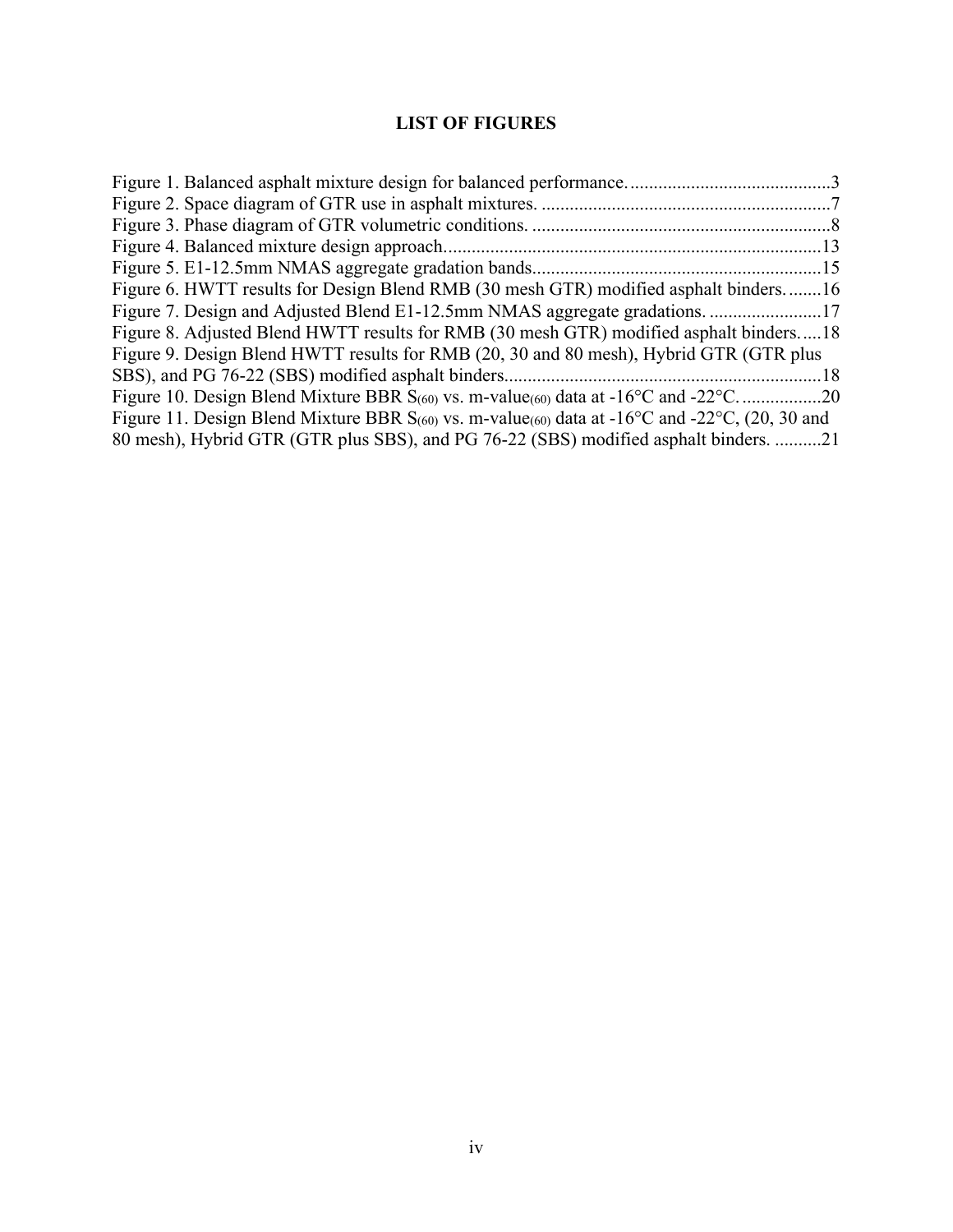## **LIST OF TABLES**

| Table 3. Binder grades for RMB, Hybrid GTR (GTR plus SBS), and PG 76-22 (SBS) modified |  |
|----------------------------------------------------------------------------------------|--|
|                                                                                        |  |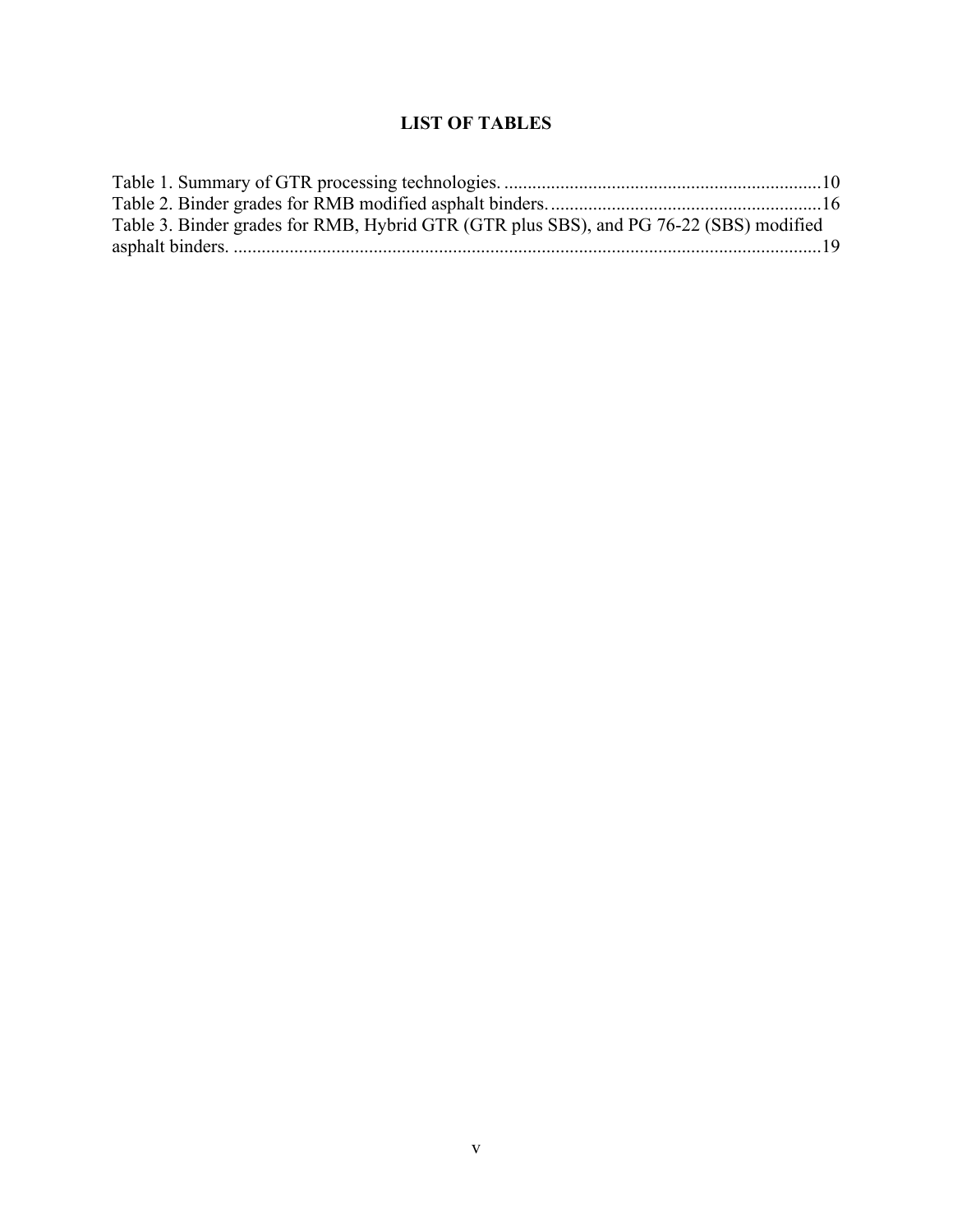## **LIST OF ABBREVIATIONS AND SYMBOLS**

### **Abbreviations**

| <b>AASHTO</b><br>AR | American Association of State Highway and Transportation Officials |
|---------------------|--------------------------------------------------------------------|
|                     | asphalt rubber                                                     |
| <b>ARGG</b>         | asphalt rubber gap-graded                                          |
| <b>BMD</b>          | balanced mix design                                                |
| CE                  | civil engineering                                                  |
| <b>DGA</b>          | dense-graded asphalt                                               |
| <b>DOT</b>          | Department of Transportation                                       |
| <b>FHWA</b>         | Federal Highway Administration                                     |
| <b>GTR</b>          | ground tire rubber                                                 |
| <b>HWTT</b>         | Hamburg Wheel-Track Testing                                        |
| JMF                 | job mix formula                                                    |
| <b>LCA</b>          | life-cycle assessment                                              |
| <b>NCHRP</b>        | National Cooperative Highway Research Program                      |
| OBC                 | optimum binder content                                             |
| <b>OGFC</b>         | open-graded friction course                                        |
| PG                  | Performance Grade                                                  |
| PTSi                | Paragon Technical Services, Inc.                                   |
| <b>RAP</b>          | reclaimed asphalt pavement                                         |
| <b>RMB</b>          | rubber-modified binder                                             |
| <b>RTR</b>          | recycled tire rubber                                               |
| <b>SBS</b>          | styrene-butadiene-styrene                                          |
| <b>SMA</b>          | stone matrix asphalt                                               |
| <b>TGA</b>          | thermo-gravimetric analysis                                        |
| <b>UNR</b>          | University of Nevada, Reno                                         |
| U.S.                | <b>United States</b>                                               |
| <b>USTMA</b>        | U.S. Tire Manufacturers Association                                |
| <b>VMA</b>          |                                                                    |
| <b>VTM</b>          | voids in total mixture                                             |
|                     | voids in the mineral aggregate                                     |

## **Symbols**

| G <sub>mb</sub>  | mixture specific gravity     |
|------------------|------------------------------|
| $V_{be}$         | effective binder volume      |
| V <sub>GTR</sub> | total volume of GTR          |
| VGTR-Inert       | volume of inert filler       |
| VGTR-Polymer     | volume of functional polymer |
| $V_{sb}$         | bulk stone volume            |
| $V_T$            | total volume                 |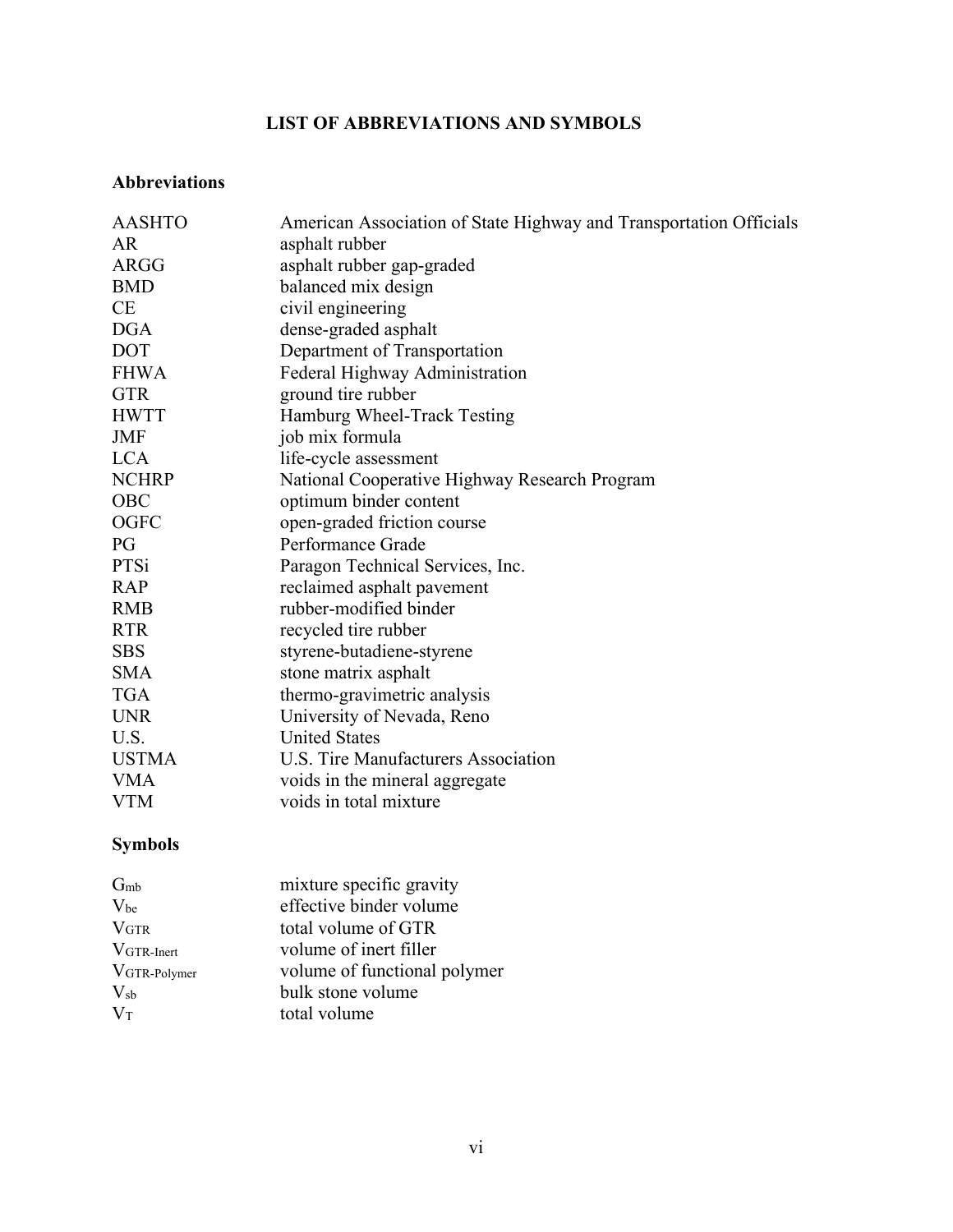#### **INTRODUCTION**

In 2019, markets for scrap tires were consuming just over 3.3 million tons (205.9 million scrap tires), or 75.6 percent, of the estimated 4.5 million tons (272.4 million scrap tires) of scrap tires generated annually. <sup>(1)</sup> Estimates are that only about 15.2 percent, of the scrap tires generated, approximately 684 thousand tons (41.4 million scrap tires) are disposed of in landfills. The ground tire rubber (GTR) market is reported to represent approximately 1.1 million tons of total scrap tire consumption or about 66 million scrap tires.  $^{(1)}$  GTR is commonly used as a modifier for asphalt binders in highway construction (e.g., asphalt mixtures and maintenance products). GTR-modified asphalt pavements represent 16.5 percent, or approximately 180 thousand tons (11.0 million scrap tires) of the United States GTR market annually.  $(1)$ 

Recycling of waste rubber from tires involves reduction of tire rubber into smaller particle size referred to as reduced size rubber or crumb rubber. The ground rubber market further grinds crumb rubber into two classes according to particle size: "ground" rubber (referred to herein as GTR) which is 2.0 mm (10 mesh) or smaller and "coarse" rubber which is larger than 2.0 mm (10 mesh).<br><sup>(2)</sup> While GTR has, at times, been referred to as "crumb rubber," in order to maintain consistency with previous publications  $(3)$  and limit confusion of terminology, this report adheres to use of "GTR" as the terminology to describe reduced size rubber (less than 2.0 mm (10 mesh)) typically used in modification of asphalt binders and asphalt mixtures.

Currently, there are two primary processes of incorporating GTR into asphalt binders and mixtures, referred to as either "wet" or "dry" The wet process blends GTR and asphalt with one of two technologies, asphalt rubber (AR) and rubber modified asphalt binder (RMB). RMB technology may also be referred to as "terminal blend." Conventional RMB consists of GTR modified asphalt binder containing only GTR as the binder modifier. A more "terminal blend" technology referred to herein as "hybrid GTR" utilizes a combination of GTR and other modifiers such as Styrene-Butadiene-Styrene (SBS). Dry process technologies, in contrast to the wet process technologies, incorporate GTR directly into the asphalt mixture during production. This is usually done by adding the GTR directly to the aggregate in the asphalt plant mixing drum prior to introducing the asphalt binder.

AR is generally produced on-site at the asphalt mixture plant with a prescribed reaction time prior to mixing the GTR-modified asphalt binder with aggregate. AR technology is a batch process consisting of blending from 10 to 22 percent GTR, by weight, with asphalt binder. The typical GTR particle size is a maximum of around 1.5mm or (15 mesh). Processing temperatures range from 175°C to 190°C ( $\approx$  350°F to 375°F) allowing the GTR and asphalt binder to react for from 30 to 60 minutes before introduction into the asphalt mixture production process.(6,7,8,9,10,9,10) This process is typically performed entirely at the asphalt mixture production plant using portable rubber mixing facilities where GTR is brought to the job site in bulk or super-sacks and blended with asphalt binder available at the asphalt mixture production plant. The portable rubber mixing facilities integrate extensive equipment including a feed system for the GTR, a blending tank and separate storage tank(s), as well as a heating, metering, and emissions capture systems.

RMB and hybrid GTR, alternative wet process technologies to the AR technology, are produced at the asphalt binder supply terminal and shipped to the asphalt mixture production plant to be mixed with aggregate as with conventional asphalt binders and polymer modified asphalt binders. As stated, RMB technology is also commonly referred to as "terminal blend."<sup>(11)</sup> RMB or terminal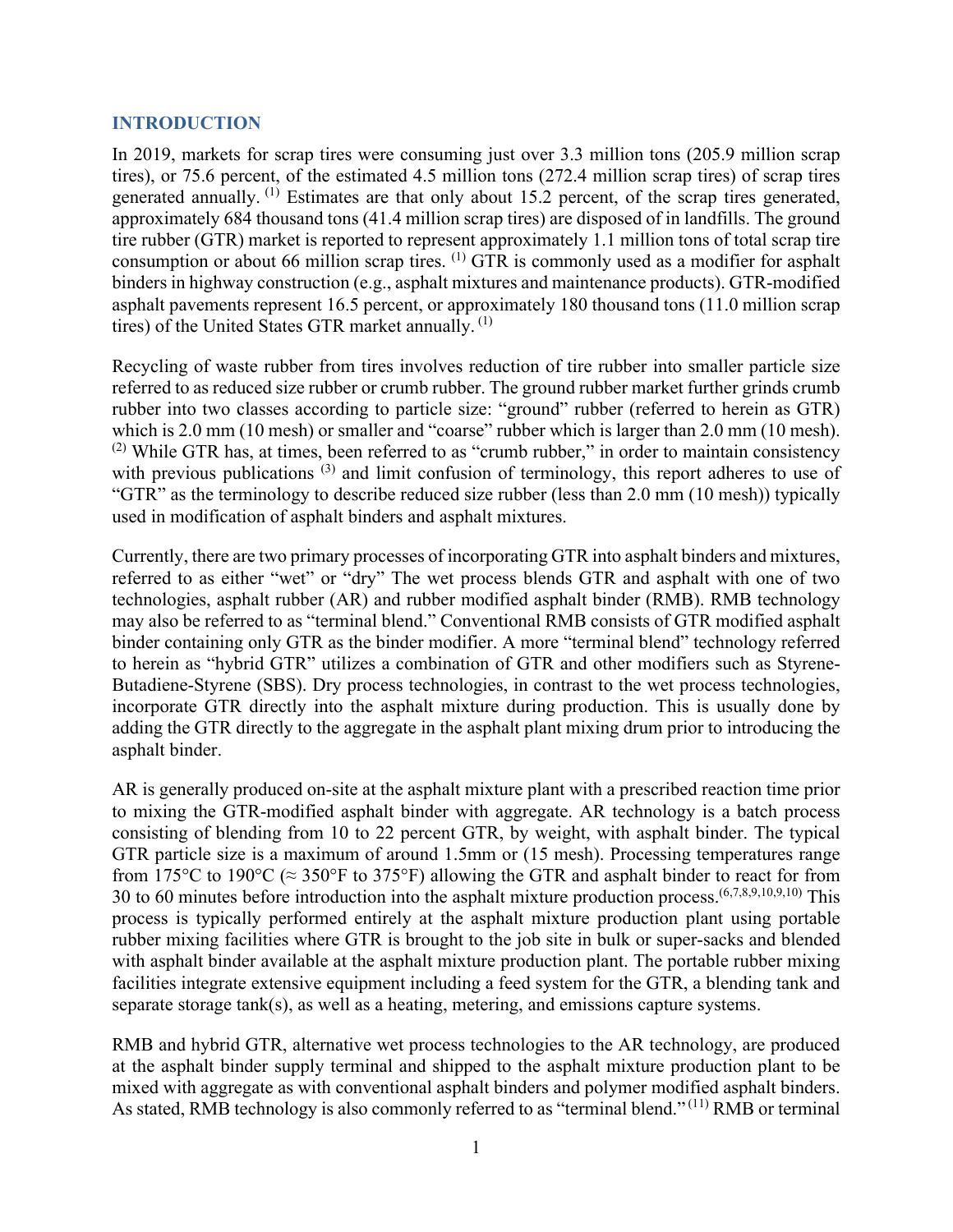blended GTR-modified asphalt is produced in a similar manner to AR, except that production occurs in fixed blending facilities with smaller sized GTR particles and generally lower GTR dosage rates. Generally, RMB consists of blending from 5 to 15 percent GTR of a size range from 600 μm to 420 μm (30 mesh to 40 mesh) with asphalt binder at temperatures ranging from  $175^{\circ}$ C to 190 $\rm{^{\circ}C}$  ( $\approx$  350 $\rm{^{\circ}F}$  to 375 $\rm{^{\circ}F}$ ) and allowing them to react for from 60 to 120 minutes prior to transfer to large storage tanks. Once the GTR and asphalt binder are mixed, and specification properties are achieved, the RMB is stored at elevated temperatures awaiting delivery to asphalt mixture production facilities in the same manner as conventional and polymer modified asphalt binders. Production and processing of hybrid GTR technology is identical to RMB utilizing GTR of a similar particle size. However, hybrid GTR formulations typically have lower GTR content, in the range of 3 to 8 percent, plus an additional synthetic polymer modifier such as SBS added at a rate from 1 to 2 percent. Hybrid GTR asphalt binders are stored and shipped in the same manner as RMB, and polymer modified asphalt binders.

Dry addition technologies of GTR typically incorporate GTR of a particle size ranging from 600 to 420 μm (30 mesh to 40 mesh). Dry added GTR concentration is generally less than the upper limits of AR and RMB technologies with dry GTR maximums at approximately 10 percent by weight of the asphalt binder. This equates to approximately 0.5 percent by weight of mixture or 10 pounds of GTR per ton of asphalt mixture. GTR is typically brought to the job site in bulk or supersacks and added through the reclaimed asphalt pavement (RAP) collar along with RAP. Dry processes often contain additional additives such as polymers or waxes to provide improved mixing and compaction characteristics.  $(12,13)$  In some cases, these additives are believed to do more for improving mixing and compaction than modifying the base asphalt binder.  $(14)$ 

Potential benefits of GTR modified asphalt binders and asphalt mixtures, in addition to reuse of waste tires, are longer lasting roads, reduced maintenance, and improved life-cycle costs.

#### **BACKGROUND**

Modern GTR use in paving began in the early 1960s with a highly elastic AR modified chip seal developed for the city of Phoenix, Arizona.<sup>(4)</sup> This work expanded into larger chip seal projects along with other crack relief interlayers, and open-graded surface course (OGFC) applications.<sup>(15)</sup> In the following two decades, AR materials increased as they proved useful in various pavement maintenance functional applications including asphalt pavement, but by far the greatest utilization during this time frame was maintenance applications. During this same timeframe, earlier versions of dry mixture addition of GTR to asphalt mixtures had only limited success compared to the dry process GTR technologies employed today.

Interest in GTR modified asphalt pavements since the early 1960's can be credited to successful production and use of AR and RMB binders in improved performance asphalt mixtures. Even dry added GTR, having limited success in the past, has recently been employed to recycle GTR by dry addition of rubber in the hot mix asphalt mixture with greater success than previously observed. Research on GTR-modified asphalt binders over the last 50 years has shown favorable impacts of GTR modification. In fact, GTR ranks second among the most common asphalt polymer modifiers, just behind styrene-butadiene-styrene (SBS) block copolymers.

Three general asphalt mixture types are used for production of GTR-modified asphalt pavements: dense-graded, gap-graded, and open-graded.<sup>(16)</sup> Traditional Marshall, Hveem and Superpave mix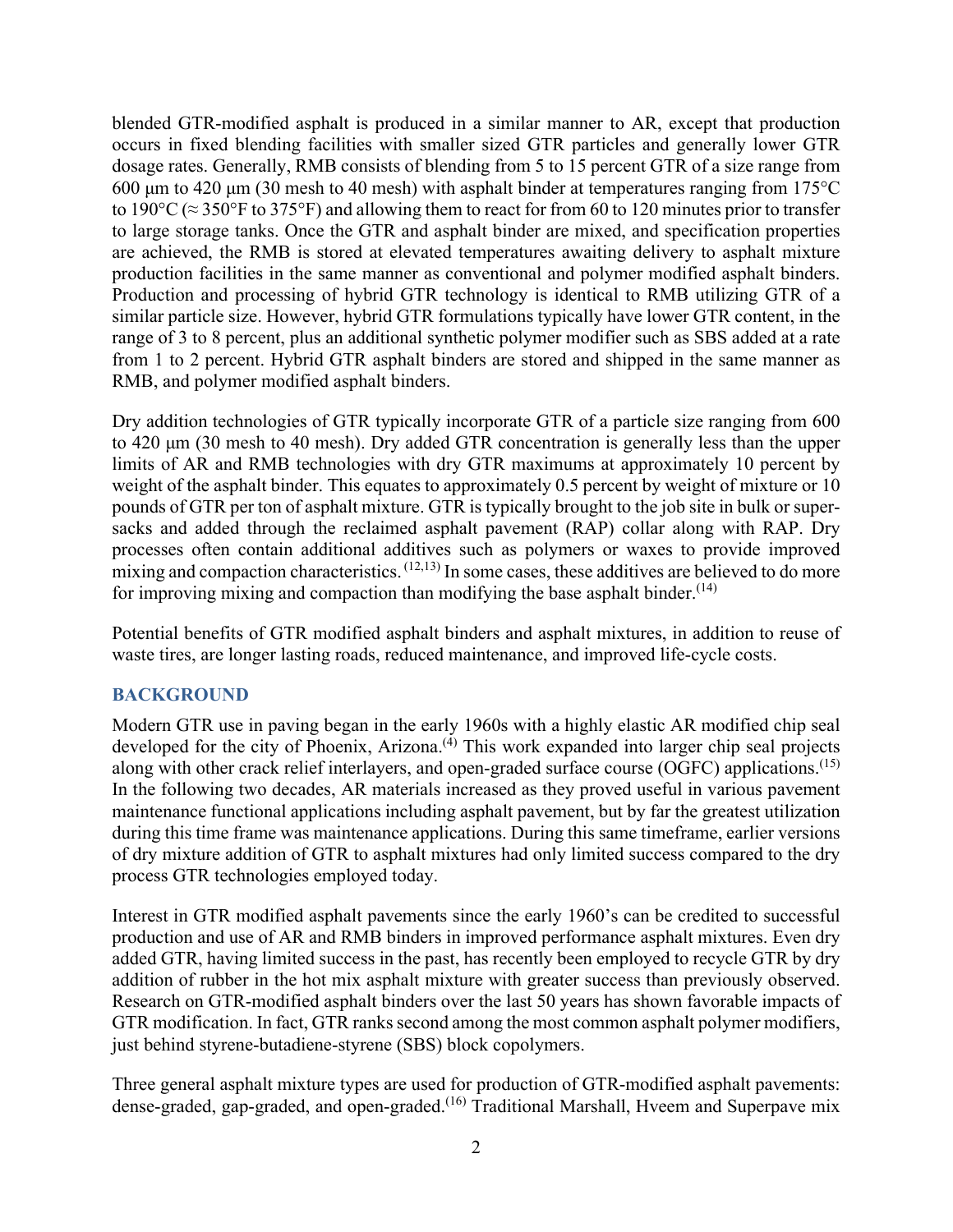design procedures have been used with modifications to test methods and design criteria to design mixtures containing AR, RMB, hybrid GTR, and dry addition of GTR.(17,18,19,20,21) It should be noted that volumetric mixture designs alone may not provide mixtures with desired overall performance with all of the GTR modification modes presented. A Balanced Mix Design (BMD) approach incorporating performance testing, discussed later in this report, may be more appropriate for design and evaluation of some GTR modified technologies.  $(22,23,24)$ 

Regardless of design method or application, design of asphalt mixtures is a balancing act combining selection of aggregates and asphalt binder proportioned to provide desired performance. Asphalt mixtures are designed to provide workability necessary to construct an inplace pavement resistant to permanent deformation, fatigue, low-temperature cracking, and moisture damage, as well as provide a skid resistant smooth riding durable surface. Of primary importance in achieving the overall performance goal, or effective asphalt mixture design is asphalt binder content. As presented in Figure 1, asphalt binder content is an important factor in design of all asphalt mixtures. Excess asphalt binder content may lead to stability issues, or mixtures susceptible to permanent deformation, while insufficient asphalt binder content can be a cause of durability issues such as premature pavement cracking.



Source: Paragon Technical Services, Inc. (22) **Figure 1. Balanced asphalt mixture design for balanced performance.**

Most State DOTs use the Superpave method as specified in the American Association of State Highway and Transportation Officials (AASHTO) R 35, *"Standard Practice for Superpave Volumetric Design for Asphalt Mixtures"* (20) and AASHTO M 323, *"Standard Specification for Superpave Volumetric Mix Design"* (21) to identify the optimal aggregate blend and optimum asphalt binder content. A few still rely on earlier methods such as the Hveem and Marshall methods of mixture design or employ local modifications or adjustments to AASHTO standards. Use of the AASHTO standards listed here are not Federal requirements.

However, the public's concern typically is not about design of asphalt mixture but about a smooth, comfortable ride and desirable performance over an extended pavement life at a competitive price and minimal environmental footprint. Material selection and mixture design are important elements in meeting these demands.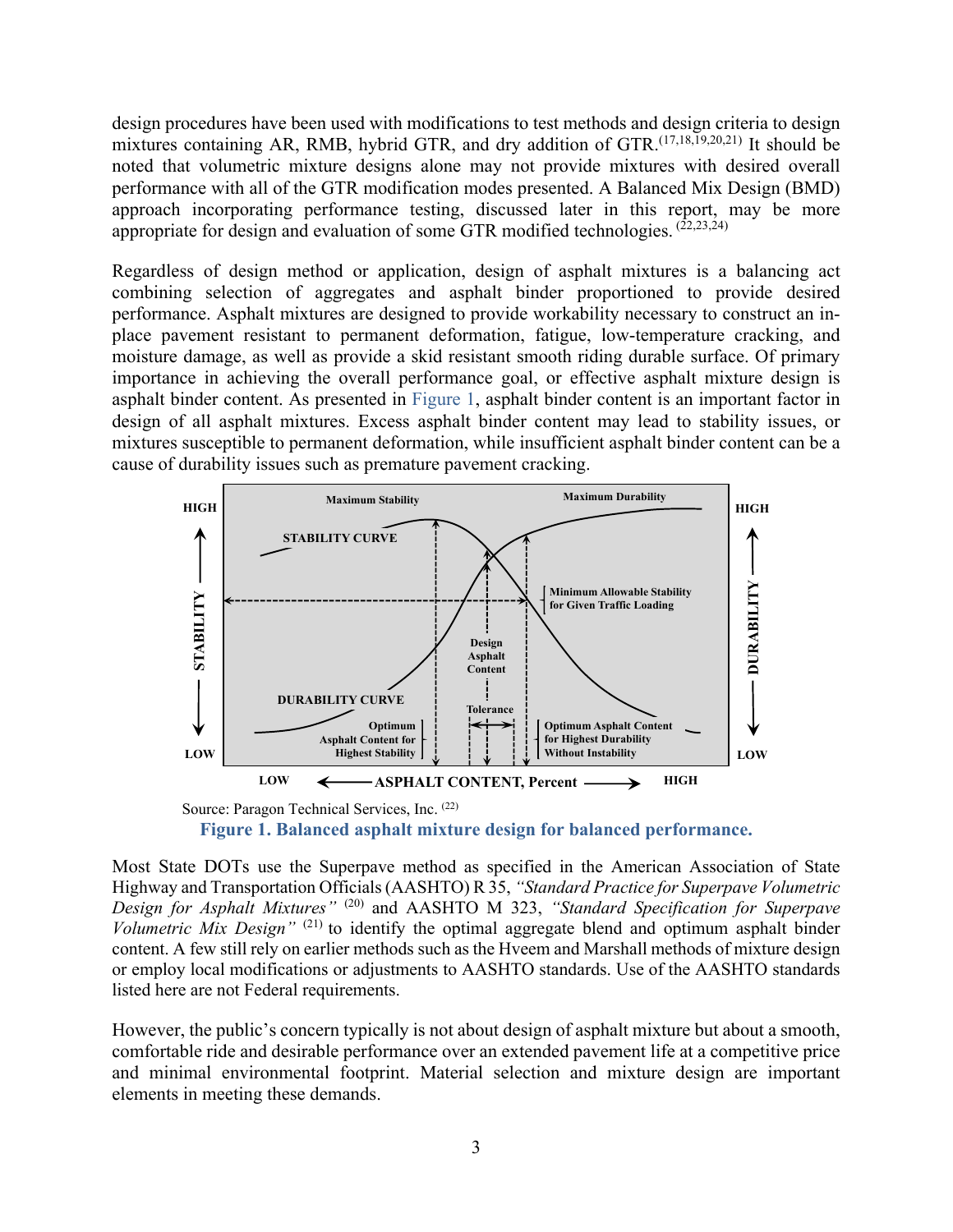#### **MIXTURE TYPES**

#### *Dense-Graded*

Depending on GTR content and asphalt binder compatibility, AR, RMB, and hybrid GTR binders may have much higher viscosities than typical polymer modified binders. The overall effects of GTR-modified asphalt binder in dense graded asphalt (DGA) mixtures may vary based on binder compatibility, aggregate, and overall gradation. This may involve slightly increased binder contents in the mixture to produce similar design air voids or intermediate/low temperature performance. Additionally, in some fine-graded dense asphalt mixtures, reduction of the fine aggregate portion may help facilitate increased asphalt binder content. Directly substituting the GTR-modified asphalt binder for a polymer modified asphalt binder may not always provide the same mix properties. Product-specific mix designs and mixture performance testing should be considered to better evaluate the expected mixture performance.

Addition of GTR, specifically using AR, RMB, and hybrid GTR binder technologies, generally increases optimum asphalt binder content and lowers laboratory stability results in DGA mixtures, regardless of mix design method. AR, RMB, and hybrid GTR binders have higher viscosity relative to conventional asphalt binder preventing close packing of aggregate, so more binder is needed to get the same level of air voids in compacted mixture. This is typically not the case with dry added GTR in DGA. Since asphalt binder contents in DGA mixtures with dry added GTR are designed with a target binder content, the GTR, which is not counted as part of the binder, has minimal effect on binder viscosity or voids in total mixture (VTM).

High viscosity AR binder produced with larger GTR particles and higher GTR loadings (15 mesh at greater than 10 percent loading) is typically not used in DGA, unless the DGA gradation is opened up to provide room for the rubber particles. Otherwise there may not be sufficient void space to accommodate enough of the AR binder to significantly improve performance of the resulting pavement. (25) However, dense gradations may be well suited for use with AR binder produced with smaller GTR particles and lower GTR loadings. AR used in DGA mixtures is typically with reduced GTR particle size and concentration (30 mesh at a maximum of 10 percent loading).  $(26)$ 

RMB technology and hybrid GTR binder are also used in DGA. Reduced GTR particle size and concentration (30 mesh at a maximum of 10 percent loading) of these asphalt binders can allow for substitution of the AR, RMB, or hybrid GTR binder in place of the standard asphalt and modified asphalt binder into dense-graded mixture. Use of AR, RMB, or hybrid GTR binders, with higher GTR concentration (greater than 10 percent) in DGA is not common but may occur. This typically involves selection of an aggregate gradation with higher voids in the mineral aggregate (VMA) to make room for swollen GTR particles. Even with AR of smaller particle size and lower content and RMB, fine graded dense mixtures may lack sufficient void space to accommodate the GTR modified asphalt binder. Considering that rubber particles may swell as much as five times their original size  $(3)$ , if these soft swollen particles bridge aggregate-aggregate interaction, compaction may be an issue.  $(10,27)$  Increasing the VMA through removal of some of the fine aggregate to create space can accommodate the GTR modified asphalt binder allowing significant void space to provide improved performance of the resulting mixture. The asphalt binder supplier should provide information on the handling, storage, and mixture production temperatures for AR, RMB, or hybrid GTR binders.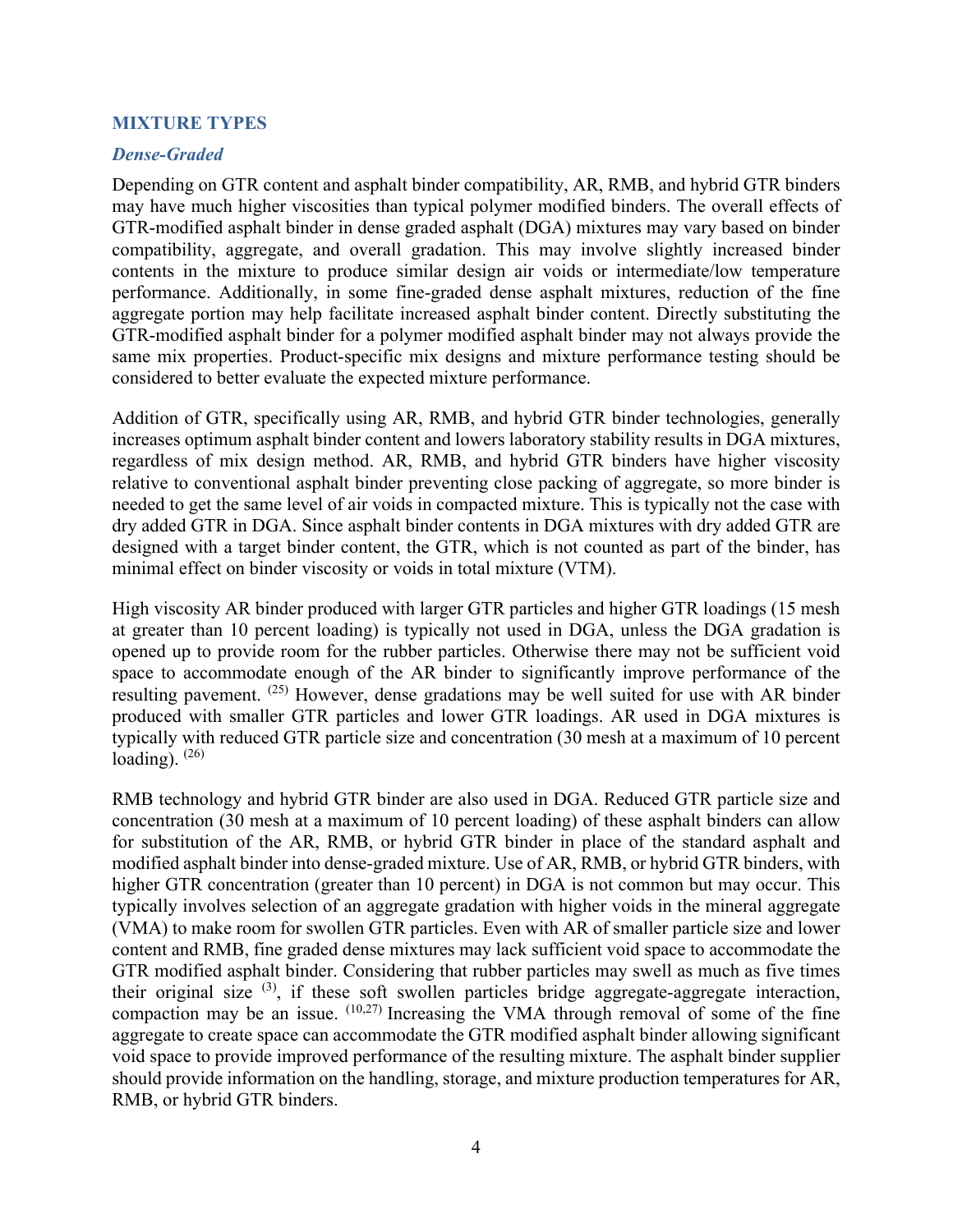#### *Gap-Graded*

Stone-matrix asphalt (SMA) is often used in place of dense-graded mixtures with AR technology. Other examples of gap-graded mixtures, asphalt rubber gap-graded (ARGG) mixtures, are also used. <sup>(28)</sup> The AR binders are usually at higher GTR concentrations (15 percent to 22 percent). RMB, hybrid GTR, and dry added GTR may be used in gap-graded mixtures as well, though they may have lower GTR concentrations (8 percent to 15 percent).

The SMA mixtures typically have a higher coarse aggregate content with asphalt binder contents greater than six percent. The mixture design procedures for gap-graded and SMA mixtures are similar to those used for dense-graded mixtures. Marshall or Superpave mix design methods have been used with design air voids varying based on agency specifications. Gap-graded mixtures typically involve removal of a portion of the fine aggregates to allow room for the rubber particles and/or inert material within the gradation. Gap-graded and SMA mixtures with AR binders, RMB, hybrid GTR, and dry added GTR are typically designed to have binder contents greater than 6 percent.

SMA mix designs typically have coarse stone-on-stone contact allowing for higher asphalt binder contents. GTR modified SMA mixtures are typically stiffer than conventional dense-graded mixtures and may involve higher temperatures and more mixing time. Asphalt binder drain-down can be an issue with these mixtures. Stabilizing additives, typically cellulose fibers can be incorporated to aid in prevention of the tendency of drain-down due to higher asphalt binder contents. Addition of GTR as an asphalt binder modifier may help prevent drain-down; however, State DOTs may also require use of fibers in SMA mixtures.

#### *Open-Graded*

Open-graded asphalt mixtures, such as OGFC, consist of hot-mix asphalt mixtures designed to have very high air voids, compared to conventional DGA, to aid in drainage of water through the mixture, as well as to reduce tire-pavement noise. Increased air voids are provided through use of a higher percentage of coarse aggregate. A relatively low surface area of the coarse aggregate fraction results in a significantly higher asphalt binder film thickness with only slightly higher asphalt binder content.

Modified asphalt binders are typically used to improve the asphalt binder's ability to bind and stabilize the coarse aggregate structure. OGFC mixtures represent one of the most common uses of AR binders and RMB, especially with higher GTR concentrations (15 percent to 22 percent); however, lower concentrations (10 percent to 15 percent) and hybrid GTR binders have also been employed.

Design processes for these mixtures typically involve using a standard open-graded gradation band and specified minimum asphalt binder content. An asphalt binder drain-down test is used to make sure the asphalt binder does not flow off the aggregate during normal production, placement, and compaction operations. As with SMA mixtures, binder stabilizing agents may be used to reduce asphalt binder drain down. Higher viscosity provided by GTR-modified asphalt binder can reduce drain down due to thicker films.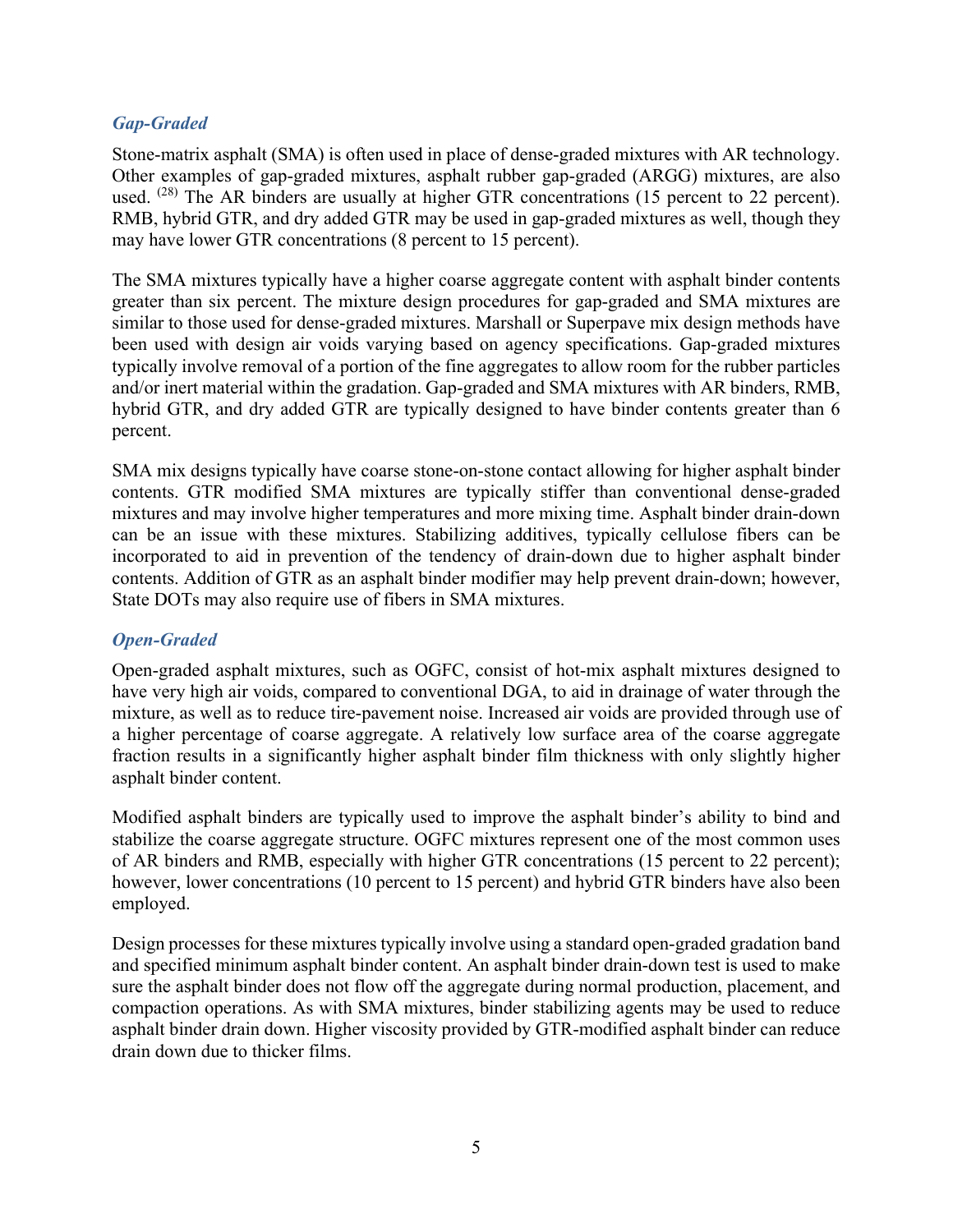#### **BINDER STABILIZING AGENTS**

In some cases, binder stabilizing agents, most often fibers, have the potential of reinforcing and improving cohesion and tensile strengths of asphalt mixtures. These agents permit higher asphalt content than in conventional asphalt mixtures without significant drain-down issues. These benefits are especially important for SMA and OGFC mixtures. Thicker asphalt binder films provided by increased asphalt binder content enhance the durability of these mixtures. Oil extenders may also be added to the finder formulation, typically in the base binder, to aid in incorporation of the GTR into the binder formulation for enhancement of viscosity.

Most often, fibers such as cellulose, mineral, polypropylene, and polyester can be used at a mixture addition level of 0.1 percent to 0.4 percent, depending on the stabilizing agent and mixture type. Though use levels of binder stabilizing agent may be low, there is a significant effect on mixture properties with respect to binder viscosity, drain-down resistance, and mixture durability. These additives are generally added at the mixture production plant. Incorporation and effects on mixture placement can sometimes lead to a desire to forego addition of these binder stabilizing agents. However, consideration of improvement in drain-down resistance as well as mixture durability is important. AASHTO TP 108 *Abrasion Loss of Asphalt Mixture Specimens,* commonly referred to as the "Cantabro Mass Loss Test," a method developed to evaluate the cohesiveness and durability of OGFC mixtures. This test has also been used to evaluate dense-graded and gap-graded mixtures as well.  $(29)$  AASHTO TP 108 is a voluntary standard; its use is not a Federal requirement.

#### **MIXTURE DESIGN CONSIDERATION**

GTR modified asphalt binders are dispersions of GTR particles into asphalt binder. When GTR particles are dispersed in hot asphalt binder they absorb lighter components of the asphalt binder thereby swelling particles to as much as five times original size.  $(27)$  A number of factors affect the interaction between GTR and asphalt binder. They include blending time, blending temperature, relative surface area (particle size and texture), as well as compatibility between GTR and asphalt binder.

Due to vulcanization, GTR is a thermoset polymer, more specifically a thermoset elastomer. This means that GTR does not melt at normal modified asphalt binder or modified asphalt mixture processing temperatures. When polymers dissolve, the first step is a swelling process called solvation. Linear and branched polymers further dissolve in a second step; however, cross-linked polymers, like GTR, remain in a swollen condition. Swelling due to solvation causes the GTR to form a gel-like material in the asphalt binder.  $(3,8,27,29,30)$  Dispersion and solvation are primarily responsible for the increased stiffness and elastic nature imparted to asphalt binder from GTR modification. The effect of GTR on asphalt binder is highly dependent on proper dispersion and solvation in the asphalt binder. These GTR modified asphalt binder properties directly affect asphalt mixture performance.

#### *Volumetric Properties*

A number of factors influence GTR particle-asphalt interaction, a number of which are interrelated. When GTR modified asphalt binder or GTR is introduced into an asphalt mixture, several factors should be considered by the mixture designer. The most obvious of these factors is the amount or loading of GTR incorporated, as illustrated on the horizontal axis of Figure 2. Other factors are related to how much investment would be involved in incorporating the GTR into the final asphalt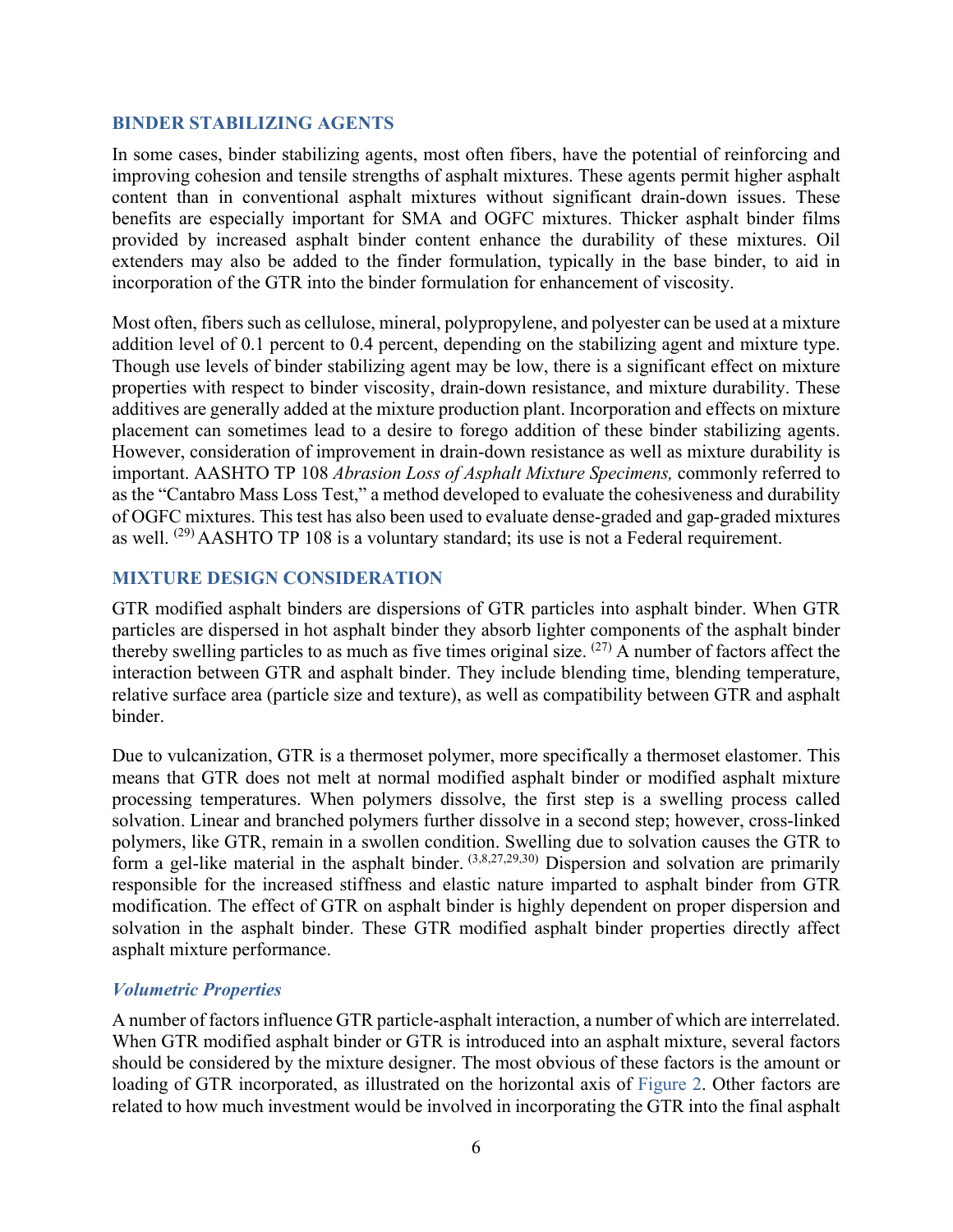mixture, as illustrated on the vertical axis of Figure 2. Investment relates to incorporation of GTR into asphalt mixture as a function of: 1) GTR particle size; 2) processing conditions (agitation/mixing level); 3) processing temperature; and 4) processing time. Generally, smaller particle sizes processed at higher temperatures for longer times, under higher shearing conditions, result in greater incorporation of GTR's performance properties into an asphalt mixture. All of these factors directly affect asphalt mixture performance, irrespective of the asphalt mixture design method employed. The amount of GTR is the only factor that can be accounted for with volumetric principles during asphalt mixture design.

The area in the lower right portion of Figure 2, labeled "Generally Avoided," results from possible lack of success of earlier dry processes. These processes may have used too much GTR or GTR with too large particle size.



Source: Paragon Technical Services, Inc. **Figure 2. Space diagram of GTR use in asphalt mixtures.** 

Figure 3 is a simplified phase diagram showing volumetric conditions of interest relative to GTR modified asphalt mixture design with a total volume  $(V_T)$ . Figure 3a is a reference case with no GTR or other recycled material, which is the scenario for which volumetric asphalt mixture design was originally developed. In pure form, an asphalt mixture's total volume is defined by the bulk volume occupied by stone (or equivalent inert material) that is denoted by  $(V_{sb})$ , plus the voids in mineral aggregate (VMA). Vsb encompasses asphalt binder absorbed into aggregates, while VMA encompasses air volume, asphalt binder volume, and any ingredients within the asphalt binder that are deemed to be asphalt binder. A key item for asphalt mixture design consideration is how to evaluate the non-asphaltic components, especially in the presence of higher GTR loadings.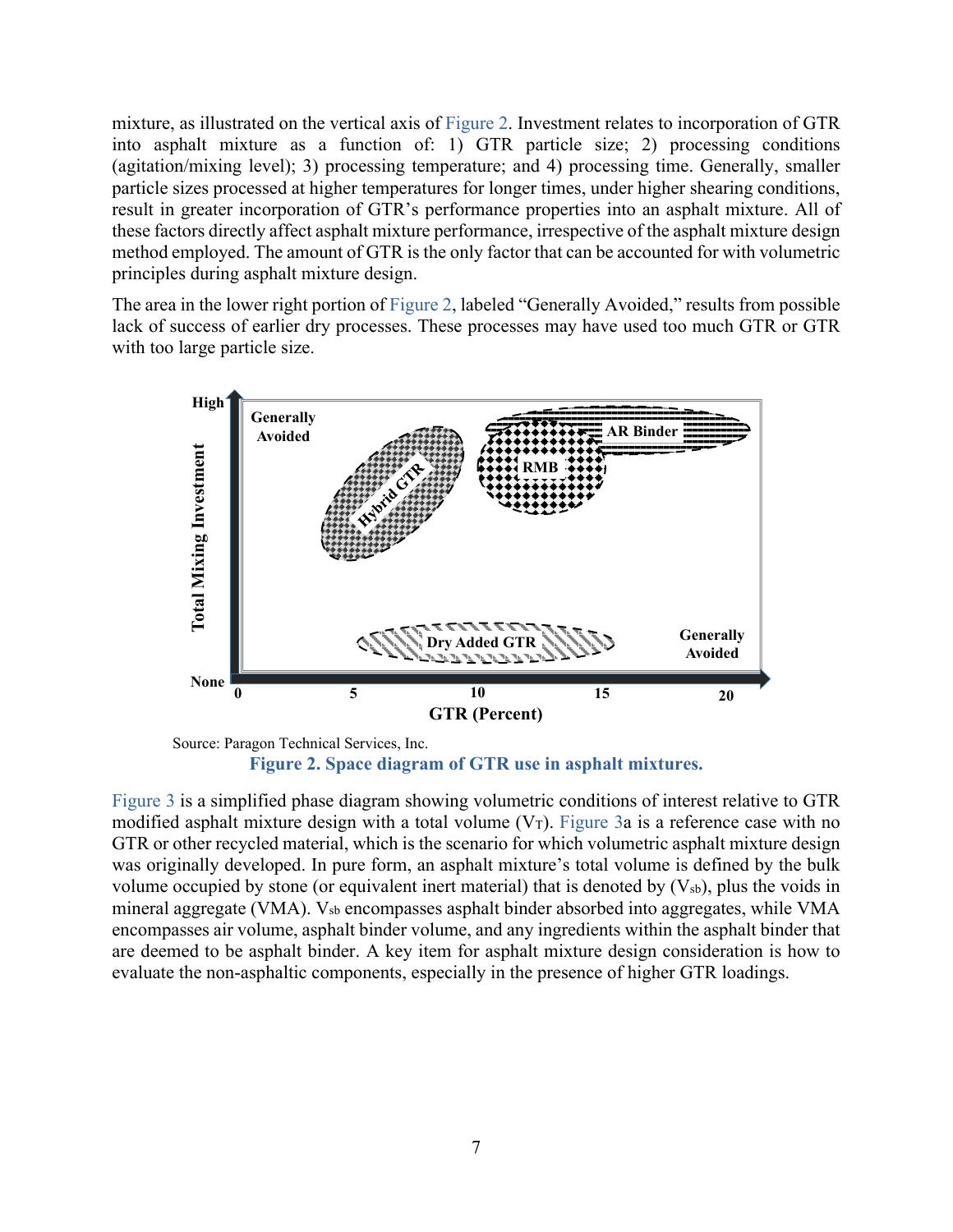

Source: Paragon Technical Services, Inc. **Figure 3. Phase diagram of GTR volumetric conditions.**

Several recent publications have discussed characterizing GTR as a two component-post consumer polymer system having functional polymer and filler, where functional polymer is that portion of the GTR that is reclaimed polymer serving to modify the asphalt binder through the dispersion and solvation process discussed.  $(3,27,31,32)$  If the total volume of GTR in an asphalt mixture is denoted, VGTR, the functional polymer can be denoted VGTR-Polymer and the filler can be denoted VGTR-Inert, Figure 3b. In this consideration VGTR-Polymer is essentially equivalent to the effective binder volume  $(V_{be})$ . GTR cannot be added into any asphalt mixture without volume being available. GTR is a fairly ineffective material per unit volume by comparison to typical modifiers. So, asphalt mixture designers should be aware of how much volume is going to be needed per unit of GTR. The specific gravity of GTR is typically in the 1.1 g/cm<sup>3</sup> to 1.2 g/cm<sup>3</sup> range, and for a simplistic discussion, half of GTR's volume could be considered functional polymer and the other half as filler.

For illustration, take an asphalt mixture with a bulk mixture specific gravity ( $G<sub>mb</sub>$ ) of 2.300 g/cm<sup>3</sup> and total volume (V<sub>T</sub>) of 100 cm<sup>3</sup>. If 5 percent asphalt binder were used that contained 10 percent GTR, 1 cm<sup>3</sup> of the total volume is occupied by GTR. In this example,  $V_{GTR-Polymer}$  and  $V_{GTR-Inert}$ are both  $0.5 \text{ cm}^3$ .  $V_{\text{GTR-Polymer}}$  would be part of VMA as polymers such as SBS are considered part of the asphalt binder in conventional calculations (e.g., Figure 3c). When calculating VMA,  $V_{\text{GTR}}$ -Inert should not be considered as part of VMA (e.g., Figure 3b and Figure 3c). Asphalt mixture designers can use a specific gravity of 1.15  $g/cm<sup>3</sup>$  for GTR and an even distribution of functional polymer and inert filler for calculations as default values. Considering VGTR-Inert as part of the asphalt binder would overestimate actual VMA. This example illustrates that the asphalt mixture would have 0.5 percent less VMA than desired. Figure 3d depicts dry added GTR where none of the GTR volume is considered as part of VMA as the VGTR-Inert is only modestly activated by the dry addition process.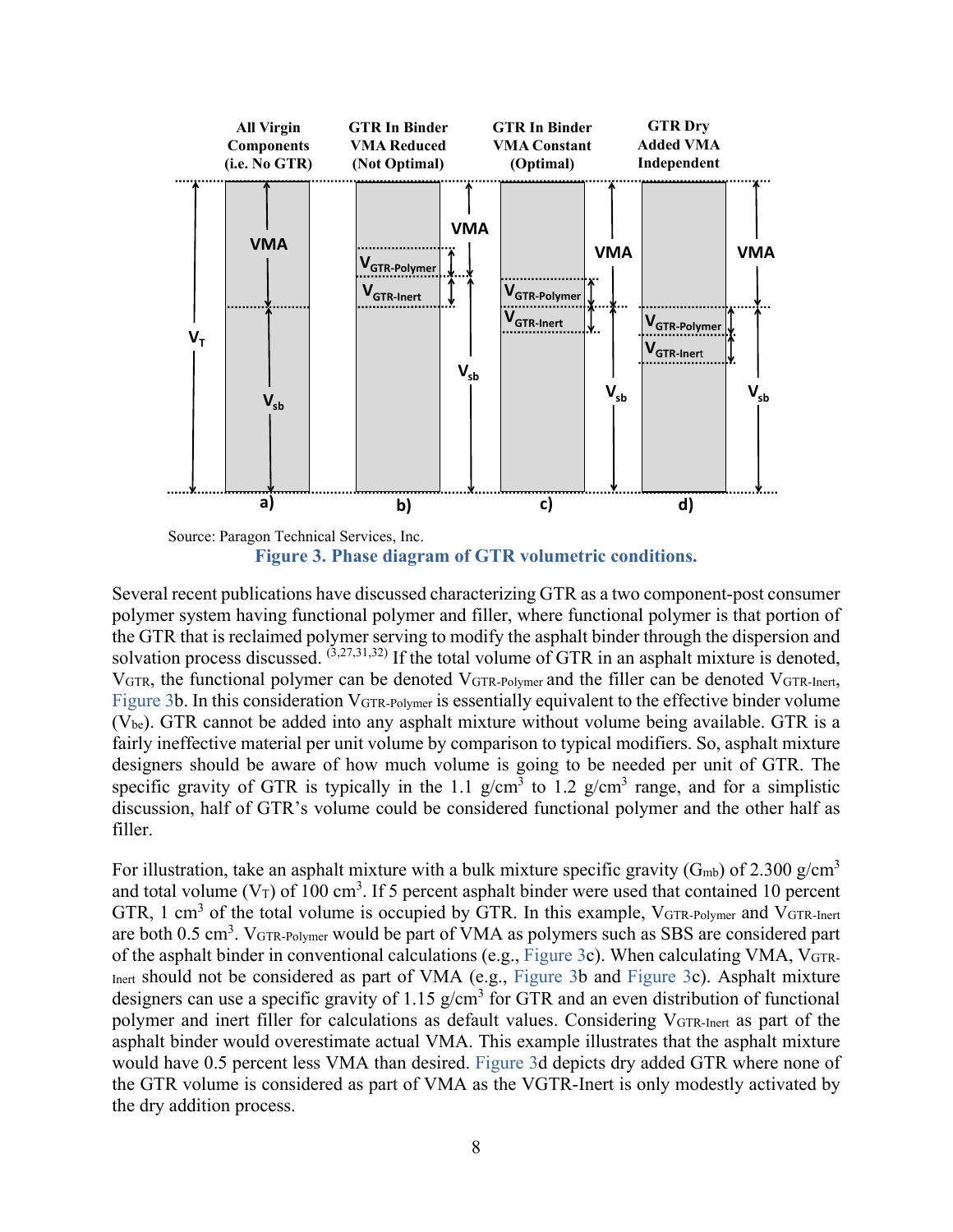Considering the previous discussion, baghouse fines do not count as part of VMA; similarly, inert filler component of GTR should not count as part of VMA. Inert components of GTR are not affected by being incorporated into the asphalt binder. Some methods consider them part of the aggregate  $(V_{sb})$  when dry added to an asphalt mixture, but consider them part of VMA when blended into the asphalt binder. If the inert components are considered part of VMA, effective binder may be reduced by the volume of the inert components leading to less-than-optimal effective asphalt binder content. A common practice for some projects has become to increase design asphalt binder content by 0.2 percent to 0.3 percent to address lean asphalt mixture concerns and early age cracking with GTR modified systems. Increasing asphalt binder by these levels is restoring the 0.5 percent VMA loss exampled earlier. A more direct and systematic method for accounting for VGTR-Inert is to remove this volume via calculation when determining VMA and applying existing specifications during mix design.

Asphalt mixture designers should be aware that more detailed characterization methods are available to evaluate GTR components (e.g., thermo-gravimetric analysis (TGA) methods).  $(31,33)$ On a mass basis, GTR is only about 40 percent functional polymer (values ranged from 40 to 55).  $^{(33)}$  If direct measurements of specific gravity or functional polymer levels are available for a GTR source, they could be considered by the asphalt mixture designer, but if they are not, use of realistic estimates is more desirable than neglecting GTR's actual composition.

#### *Binder specific design considerations*

How does the information presented, in consideration of Figure 2, Figure 3, and the related discussion, affect mixture design with the different GTR technologies? The VMA discussions presented are applicable to any GTR design. It is important to note that typical mixture design parameters such and mixing and compaction temperatures are generally higher for GTR modified asphalt mixtures relative to conventional asphalt mixtures. Asphalt plant mixing generally occurs between 145°C to 175°C (293°F to 347°F) and compaction occurs at a minimum of 135°C (275°F). Mixture with dry added GTR may be designed in the laboratory with lower temperatures. However, using field construction temperatures during laboratory mix design could yield mixture performance more representative of actual pavement.

For reference and facilitation of discussion of binder specific design considerations, a summary of the GTR processing technologies discussed is presented in Table 1. Presented for each processing technology are a description, common names, typical GTR particle sizes and content, and typical blending conditions and reaction times.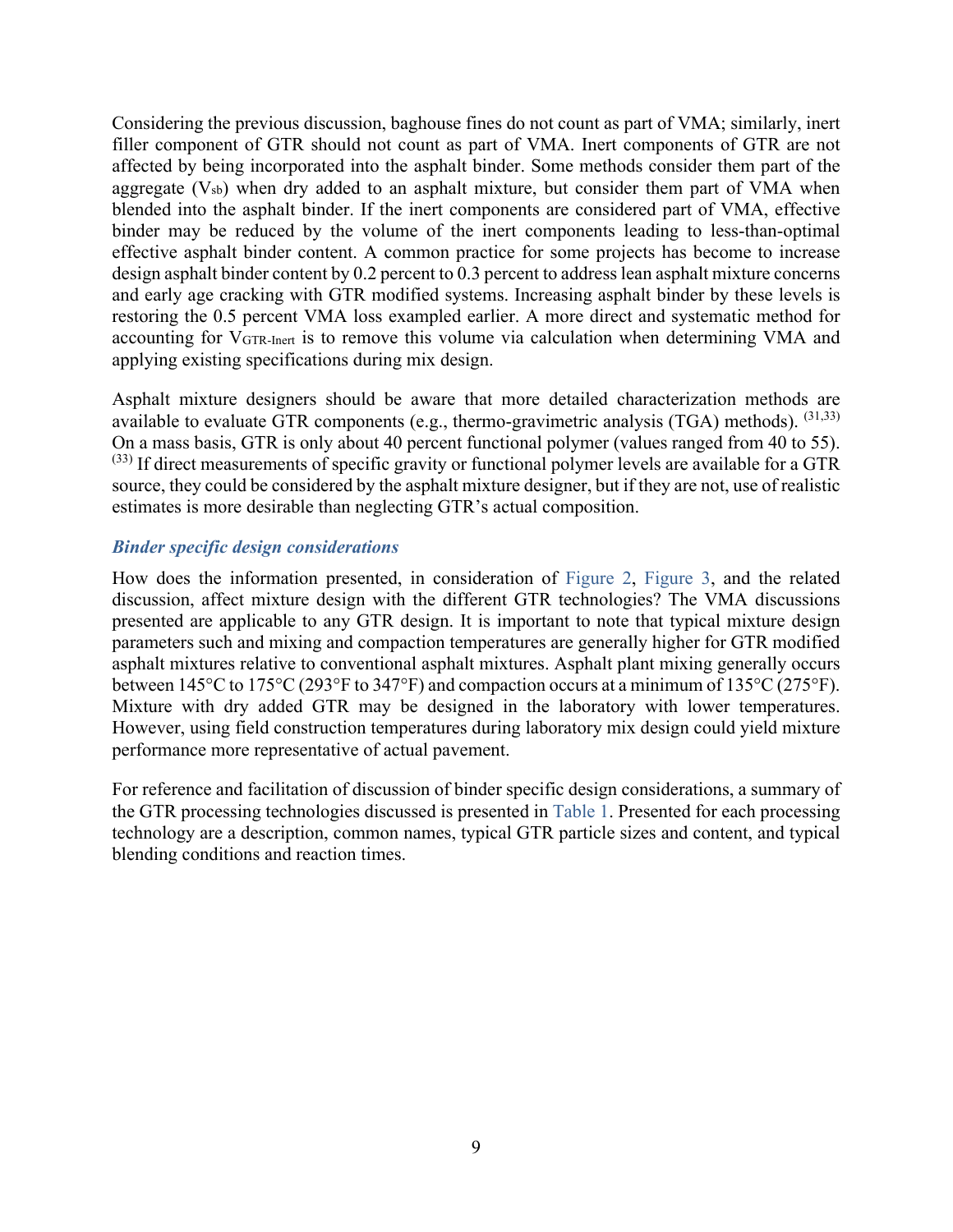| <b>Technology</b>                                          | <b>Description</b>                                                                                                                                                                                                                                                                                                                                                                                                                                                    | <b>Other Names for the</b>                                                                                                                                                                                                            | <b>Typical Rubber Particle Size</b>                                                                                                                                                                                                                                                                                                                  | <b>Typical Blending Conditions</b>                                                                                                                                                                                                                                                                                                        |
|------------------------------------------------------------|-----------------------------------------------------------------------------------------------------------------------------------------------------------------------------------------------------------------------------------------------------------------------------------------------------------------------------------------------------------------------------------------------------------------------------------------------------------------------|---------------------------------------------------------------------------------------------------------------------------------------------------------------------------------------------------------------------------------------|------------------------------------------------------------------------------------------------------------------------------------------------------------------------------------------------------------------------------------------------------------------------------------------------------------------------------------------------------|-------------------------------------------------------------------------------------------------------------------------------------------------------------------------------------------------------------------------------------------------------------------------------------------------------------------------------------------|
|                                                            |                                                                                                                                                                                                                                                                                                                                                                                                                                                                       | <b>Technology</b>                                                                                                                                                                                                                     | and Content                                                                                                                                                                                                                                                                                                                                          | and Reaction Time                                                                                                                                                                                                                                                                                                                         |
| <b>Asphalt</b><br><b>Rubber</b><br>(AR)                    | "An asphalt binder in various types<br>of flexible pavement construction<br>including surface treatments and<br>asphalt mixtures consisting of a<br>blended asphalt binder, ground tire<br>rubber (GTR), and certain<br>additives in which the rubber<br>component is at least 10 percent by<br>weight of the total blend and has<br>reacted in the asphalt binder<br>sufficiently to cause swelling of<br>the rubber particles." (3)                                 | • McDonald Process<br>· Arizona Crumb Rubber<br>• Wet Process Rubber<br>• Recycled Tire Rubber<br>Modified Bitumen (RTR-MB)<br>• Asphalt Rubber Binder<br>(ARB)<br>• Bitumen Rubber Binder<br>• Crumb Rubber Binder Batch<br>Blending | AR technology is a batch process<br>consisting of blending from 10 to 22<br>percent GTR, by weight, with<br>asphalt binder.<br>GTR particle size for AR is from<br>$600 \mu m$ (30 mesh) to a maximum of<br>around 1.5mm or (15 mesh).                                                                                                               | Processing temperatures range<br>from 175°C to 190°C ( $\approx$ 350°F to<br>375°F) allowing the GTR and<br>asphalt binder to react for from 30<br>to 60 minutes before introduction<br>into the asphalt mixture<br>production process.                                                                                                   |
| <b>Rubber</b><br><b>Modified</b><br><b>Binder</b><br>(RMB) | "A version of the wet process<br>where ground tire rubber (GTR) is<br>blended with asphalt binder at the<br>refinery or at an asphalt binder<br>storage and distribution terminal<br>and transported to the asphalt mix<br>plant or job site for use. These<br>blends may contain from 5 to 12<br>percent GTR by total asphalt<br>binder mass. Some hybrid RMB<br>binders may contain polymers such<br>as styrene-butadiene-styrene (SBS)<br>in addition to GTR." (3) | • Terminal Blend<br>• Terminal Blended Rubberized<br>Asphalt (TBRA)<br>• Recycled Tire Rubber<br>Modified Bitumen (RTR-MB)<br>• Rubber Modified Binder<br>(RMB)<br>· Hybrid Rubber Binder Wright<br>Process                           | RMB technology consists of<br>blending from 5 to 15 percent GTR<br>by weight of asphalt binder.<br>GTR particle size for RMB is from<br>600 $\mu$ m to 420 $\mu$ m (30 mesh to 40<br>mesh)                                                                                                                                                           | Processing temperatures range<br>from 175°C to 190°C ( $\approx$ 350°F to<br>375°F) allowing them the GTR to<br>react for from 60 to 120 minutes<br>prior to transfer to storage tanks<br>awaiting delivery to asphalt<br>mixture production facilities in<br>the same manner as conventional<br>and polymer modified asphalt<br>binders. |
| <b>Dry Process</b>                                         | "A process where hot-mix asphalt<br>mixture is modified with ground<br>tire rubber (GTR) using GTR as an<br>aggregate/binder modifier which is<br>incorporated into the aggregated<br>prior to mixing with asphalt binder<br>producing a GTR-modified hot-<br>mix asphalt mixture. Processing<br>aids or co-modifiers are often used<br>in addition to GTR." (3)                                                                                                      | • Dry process rubber Belt add<br>modifier (BAM)                                                                                                                                                                                       | Dry addition technology<br>incorporates dry GTR at<br>approximately 10 percent by weight<br>of the asphalt binder content. This<br>equates to approximately 0.5<br>percent by weight of mixture or 10<br>pounds of GTR per ton of asphalt<br>mixture.<br>GTR particle size for Dry addition<br>is from $600$ to $420 \mu m$ (30 mesh to<br>40 mesh). | Blending and reaction times and<br>conditions (time and temperature)<br>for dry added GTR are dependent<br>on the operating and production<br>parameters for the mixture type<br>and location for which the asphalt<br>mixture is being produced.<br>Asphalt plant mixing generally<br>occurs between 145°C to 175°C<br>(293°F to 347°F). |

## **Table 1. Summary of GTR processing technologies.**

Source: Paragon Technical Services, Inc.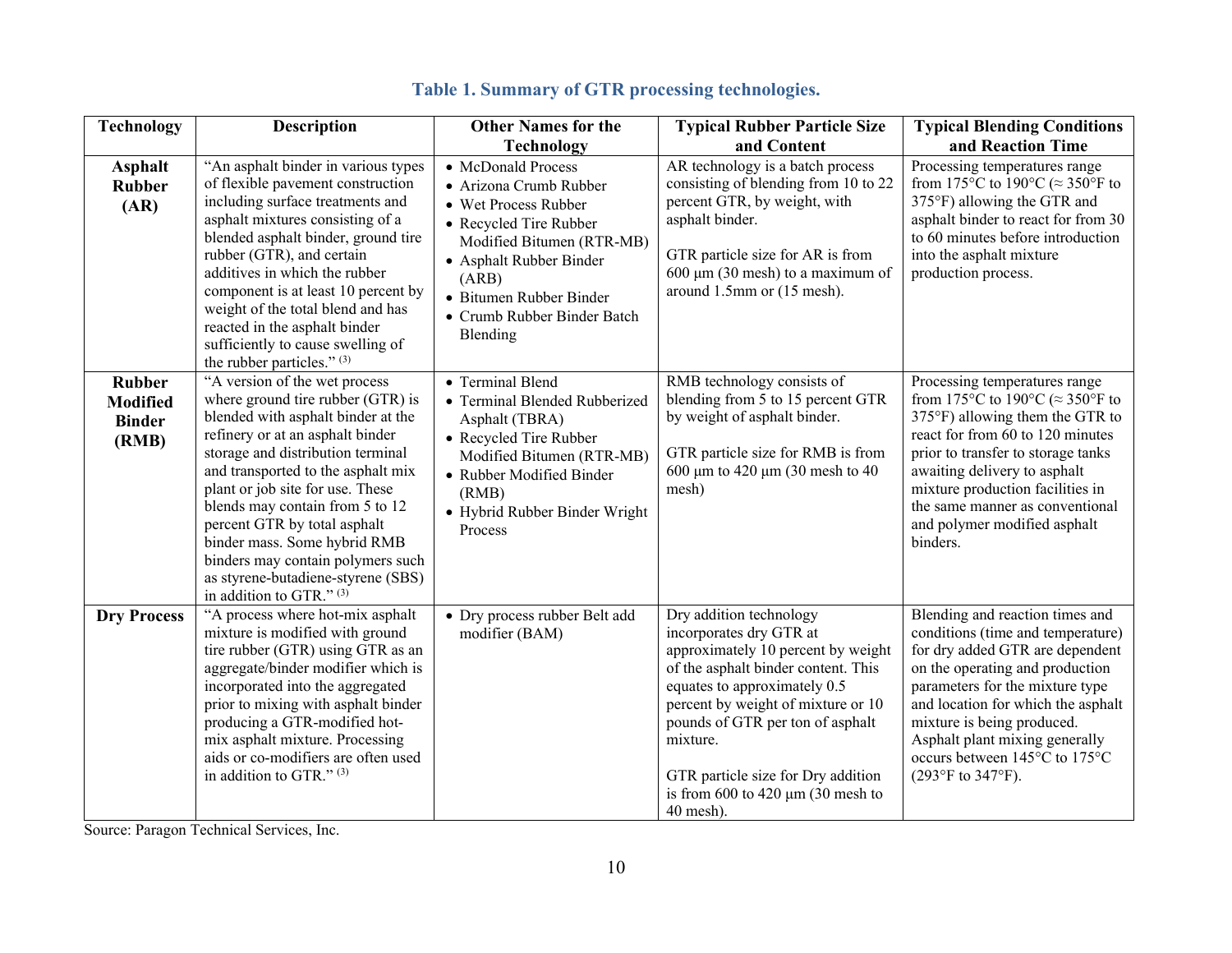#### **AR Binders**

AR binders use the most GTR per unit volume and are also the most mixing investment intensive method of rubber use in asphalt mixes (Figure 2). Typical particle size is 15 mesh with 10 to 22 percent GTR. Finer particles such as 30 mesh or even as fine as 80 mesh can be and have been used. (25,26), AR binder production is often performed at the asphalt plant site, which is one of the factors leading to its high total mixing investment.

#### **RMB**

As presented in Figure 2, the amount of GTR tends to be on the low to middle range of the stated GTR for AR binders, however, the mixing investment tends to be high due to the mixing and storage facilities used to support RMB production and supply.

Design of RMB mixtures is more straightforward from traditional perspectives as design with RMB is identical to design of mixture with conventional and polymer modified asphalt binder. As with AR binders, GTR particle size and amount used are important factors to consider when using RMB binder. GTR particle size for RMB is typically smaller, at around 30 mesh, compared to the 15 mesh GTR used in AR binders. Additionally, if more than 10 percent GTR is used in DGA it may be fine graded asphalt mixtures may become a challenge and thus involve gradation adjustments at higher GTR levels. Higher amounts of GTR in SMA and OGFC mixtures typically do not cause issues but drain-down is always an important factor to consider.

#### **Hybrid GTR Binders**

The previous VMA discussion, with respect to volumetric properties, are applicable to any mixture design with GTR modified asphalt binders. Designers may consider this in addition to the following discussion when considering hybrid formulations containing GTR and SBS. Researchers have provided data on hybrid polymer modification that can be referenced for more specific assessments.  $(34,35)$ 

Designing an asphalt mixture with a hybrid asphalt binder for asphalt pavements is potentially a more sustainable alternative. The engineering benefits and use of hybrid asphalt binders considered in this report can inform life-cycle assessment (LCA) studies to quantify the environmental benefits within a context sensitive application. Hybrid binders with 1 percent to 2 percent SBS and 3 percent to 8 percent GTR typically allow for high temperature grading increases and for use any mixture gradation category including fine graded DGA. 6SMA and OGFC mixtures can be designed as normal. There are currently some State DOTs specifying hybrid GTR binders. (36,37,38)

As seen in Figure 2, the amount of GTR tends to be low and mixing investments tend to be high with hybrid binders. This makes their use in design more straightforward from traditional perspectives though as noted earlier sustainability implications are a motivating factor in this family of mixes.

The Cantabro Mass Loss Test <sup>(29,39)</sup> and American Association of State Highway and Transportation Officials AASHTO T324 *"Standard Method of Test for Hamburg Wheel-Track Testing of Compacted Mixtures*<sup>" (40)</sup> have shown promise in evaluating DGA with hybrid binder mixtures, and they can be useful tools for optimizing mixture proportions. Neither test is a Federal requirement.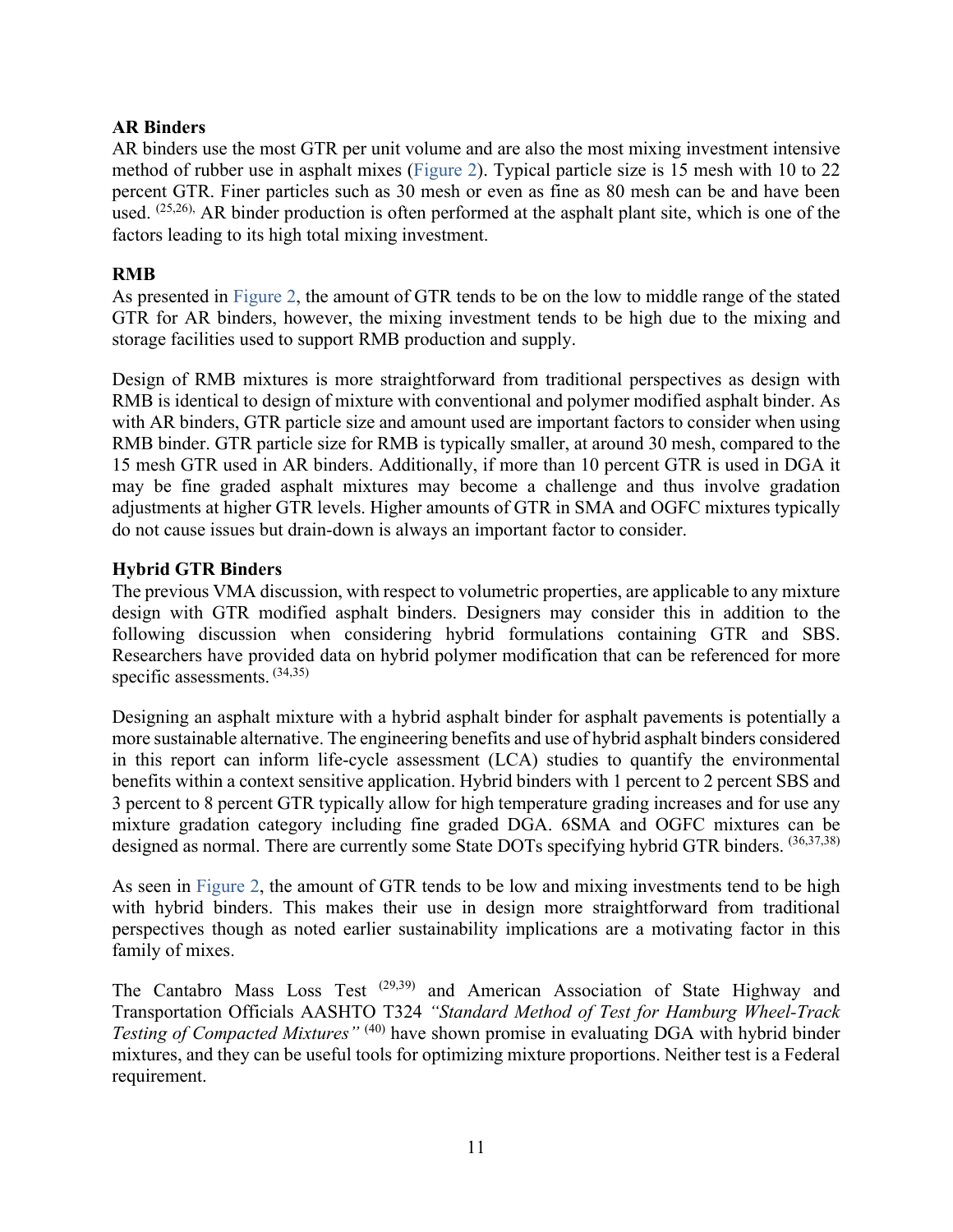#### **Dry Added GTR**

As previously stated, dry process GTR modified asphalt mixtures have been designed using standard Marshall and Superpave methods, but the criteria for selecting optimum asphalt binder content are different than typically used with these methods. Typically, laboratory designed asphalt mixtures are prepared by pre-blending heated dry aggregate and rubber followed by addition of asphalt binder. The dry added GTR may be composed of just GTR or combinations of GTR with other modifiers or additives.

When designing a mixture with dry added GTR, none of the GTR volume is considered part of VMA as the VGTR-Inert portion is only modestly activated in a dry added process. Referring to Figure 2 and aforementioned discussions, use in this manner provides minimal mixing of the GTR with virgin binder and heating of the GTR as the GTR is only in a mixing drum for a very limited time. Asphalt mixture designers may consider use of finer ground GTR in dry add applications (e.g., 30 mesh to 80 mesh). (10,12) Otherwise, dry added asphalt mixture designs can follow conventional procedures.

Laboratory stability and stiffness values of dry process modified asphalt mixtures are generally lower than values of conventional asphalt mixtures. <sup>(33,34)</sup> As stated, there is minimal agitation in the dry added GTR process, which may not allow the reaction time to provide the desired viscosity increase.

#### **MIXTURE DESIGN WITH PERFORMANCE TESTS**

Mixture design discussion thus far has been mostly limited to design based on volumetric properties—combining select quality appropriate aggregates and asphalt binder properly proportioned to provide desired performance. Performance testing has been mostly limited to indirect tensile properties and moisture damage evaluation. As a result, improved rutting resistance of asphalt pavements since introduction of the Superpave mixture design method, which relied on volumetric properties alone to provide performance, has in some areas resulted in mixtures that are prone to cracking. Evolution of the nature of asphalt binder (e.g. use of re-refined engine oil bottoms (REOB), vacuum gas oil (VGO), or bio-oils to soften standard grades) with increased use of innovative and recycled materials (e.g., reclaimed asphalt pavement, reclaimed asphalt shingles, recycling agents, synthetic polymers, and post-consumer polymers such as GTR) creates an opportunity for agencies to incorporate more in-depth testing for rutting and cracking and look beyond volumetric asphalt mixture design.

#### *Balanced Mixture Design*

BMD is "an asphalt mix design using performance tests on appropriately conditioned specimens that address multiple modes of distress taking into consideration mix aging, traffic, climate, and location within the pavement structure." <sup>(23)</sup> Specifically, BMD incorporates two or more mixture performance tests focused on stability (permanent deformation/rutting) and durability (cracking), assessing how well mixtures resist these common distresses, to design a mixture for an intended application and owner service requirements. The BMD approach considers rutting and cracking distresses by setting a maximum asphalt binder content to exceed the rutting criteria and a minimum asphalt binder content to meet an established cracking criterion as shown in Figure 4.  $(22, 23, 24)$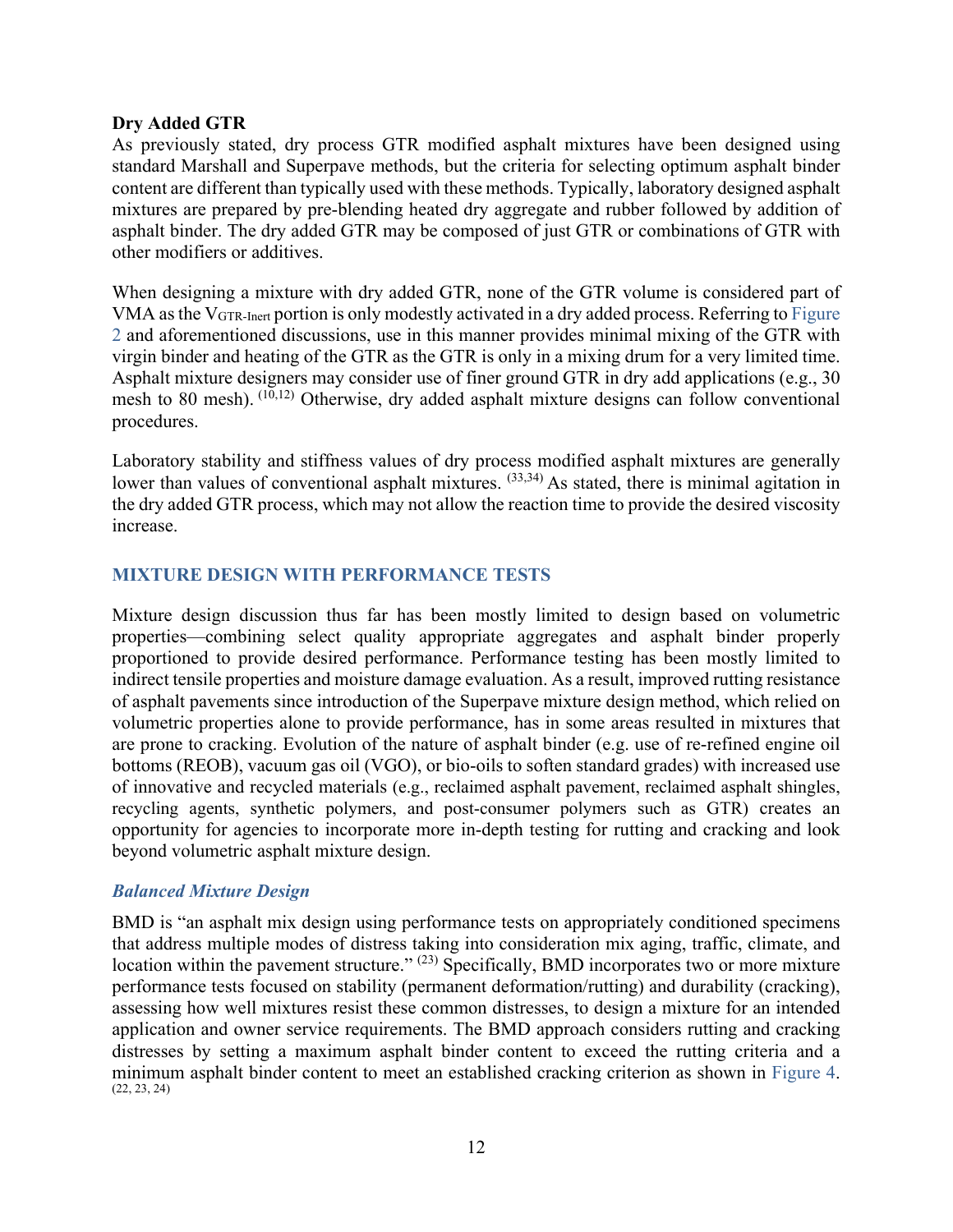Using BMD can enhance the probability that asphalt mixtures will withstand deterioration from rutting, cracking, and moisture damage. The ultimate goal of the BMD is to provide the optimal combination and proportions of asphalt binder, aggregate, and other mixture components or additives to meet the performance criteria to resist deformation and cracking types for a given level of traffic, climate, and pavement structure.



**Figure 4. Balanced mixture design approach.**

The terms design asphalt binder content and optimum asphalt binder content are often used interchangeably. However, these parameters are not necessarily equal, as there can be many design asphalt binder contents but only one optimum asphalt binder content. Designers typically aim to design as closely as possible to the optimum asphalt binder content to produce the optimum mix based on intended application, the project's performance requirements, and economics. It is this premise that drives the quest for using performance tests in a BMD approach.

The Association of State Highway and Transportation Officials (AASHTO) PP 105-20 Standard Practice for Balanced Design of Asphalt Mixtures describes four approaches (A through D) for a BMD process. <sup>(41)</sup> This is a voluntary standard; its use is not a Federal requirement.

- *Approach A—Volumetric Design with Performance Verification.* This approach starts with the current volumetric mixture design method (i.e., Superpave, Marshall, or Hveem) for determining an optimum binder content (OBC). The mixture is then tested with selected performance tests to assess its resistance to rutting, cracking, moisture damage, and other distresses at the OBC. If the mixture design meets the performance test criteria, the job mix formula (JMF) is established and production begins; otherwise, the entire mixture design is repeated using different materials (e.g., aggregates, binders, recycled materials, and additives) or mixture proportions until all of the volumetric and performance test criteria are satisfied.
- *Approach B—Volumetric Design with Performance Optimization.* This approach is an expanded version of Approach A. It also starts with the current volumetric mixture design method (i.e., Superpave, Marshall, or Hveem) for determining a preliminary OBC. Mixture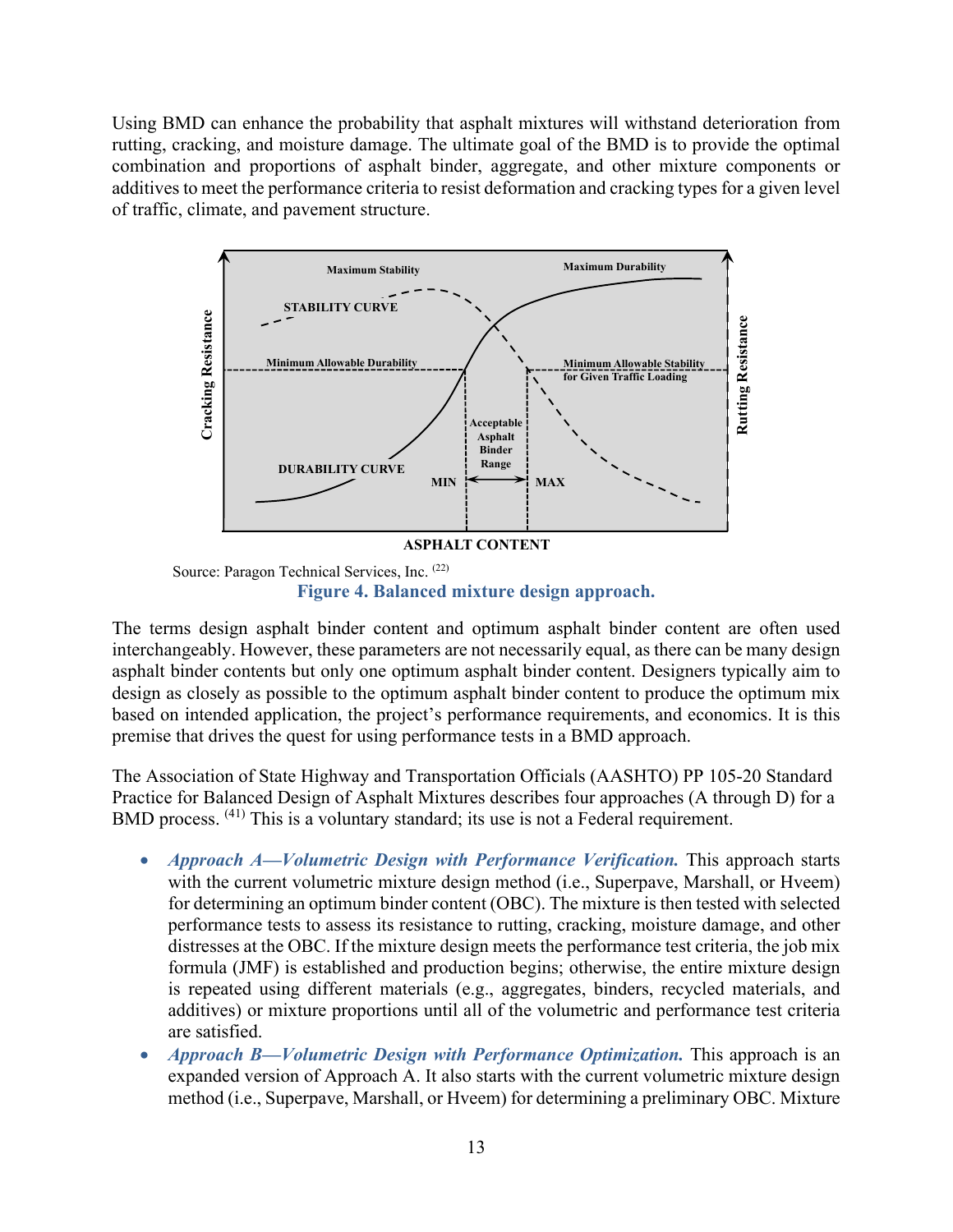performance tests are then conducted on the mixture design at the preliminary OBC and two or more additional contents. The binder content that satisfies all of the cracking, rutting, moisture damage, and other distress criteria is identified as the final or target OBC. In cases where a binder content does not exist in which all the performance test criteria are met, the entire mixture design process should to be repeated using different materials (e.g., aggregates, binders, recycled materials, and additives) or mixture proportions until all of the performance criteria are satisfied.

- *Approach C—Performance-Modified Volumetric Design.* This approach begins with the current volumetric mixture design method (i.e., Superpave, Marshall, or Hveem) to establish initial component material properties, proportions, and binder content. The performance test results are then used to adjust either the initial binder content or the mixture component properties or proportions (e.g., aggregates, binders, recycled materials, and additives) until the performance criteria are satisfied. For this approach, the final design is primarily focused on meeting performance test criteria and may not have to meet all volumetric criteria.
- *Approach D—Performance Design*. This approach establishes and adjusts mixture components and proportions based on performance analysis with limited or no State Department of Transportation (DOT) requirements for volumetric properties. The State DOT may set minimum requirements for binder quality and aggregate properties. Once the laboratory test results meet the performance criteria, the mixture volumetric properties may be checked for use in production.

Chapter three of NCHRP Project 20-07/Task 406 (23) provides comprehensive information on the development and state of practice of asphalt mixture performance testing. Limitations of volumetric mixture design methods are discussed as well as refinements of the Superpave mixture design procedure. A state-by-state state-of-the-practice overview provides information on State DOTs using BMD and preferred performance test methods of each DOT. While there is not a specific discussion of mixtures containing GTR modified asphalt binders or dry added GTR, chapter three also provides discussion of performance testing of mixtures containing polymer modified asphalt binders which may offer aide in BMD of mixtures containing the GTR alternative. With GTR modified mixtures, applicable performance tests criteria may be different than for conventional DGA mixtures.

#### **BMD Example and Considerations**

DGA is a common mixture type used in asphalt pavement construction. It is widely used as base course, binder course, and surface course. This suggests that DGA could offer the greatest opportunity for increased use of GTR modified binders and reuse of discarded tires. SMA and OGFC mixtures may be somewhat more favorable to GTR because the gradations are more open allowing for easier incorporation of GTR into the mixture matrix. SMA and OGFC are specialty surface mixtures, with limited use compared to DGA. DGA may present a mixture design challenge for reasons discussed. Difficulty in mixture design can arise due to lack of sufficient room for GTR in the mixture matrix, leading to insufficient effective binder to provide the desired resistance to permanent deformation.

For illustration purposes, GTR modified DGA mixture performance characteristics will be considered. In this illustration, a DGA mixture typically considered to be restrictive of using GTR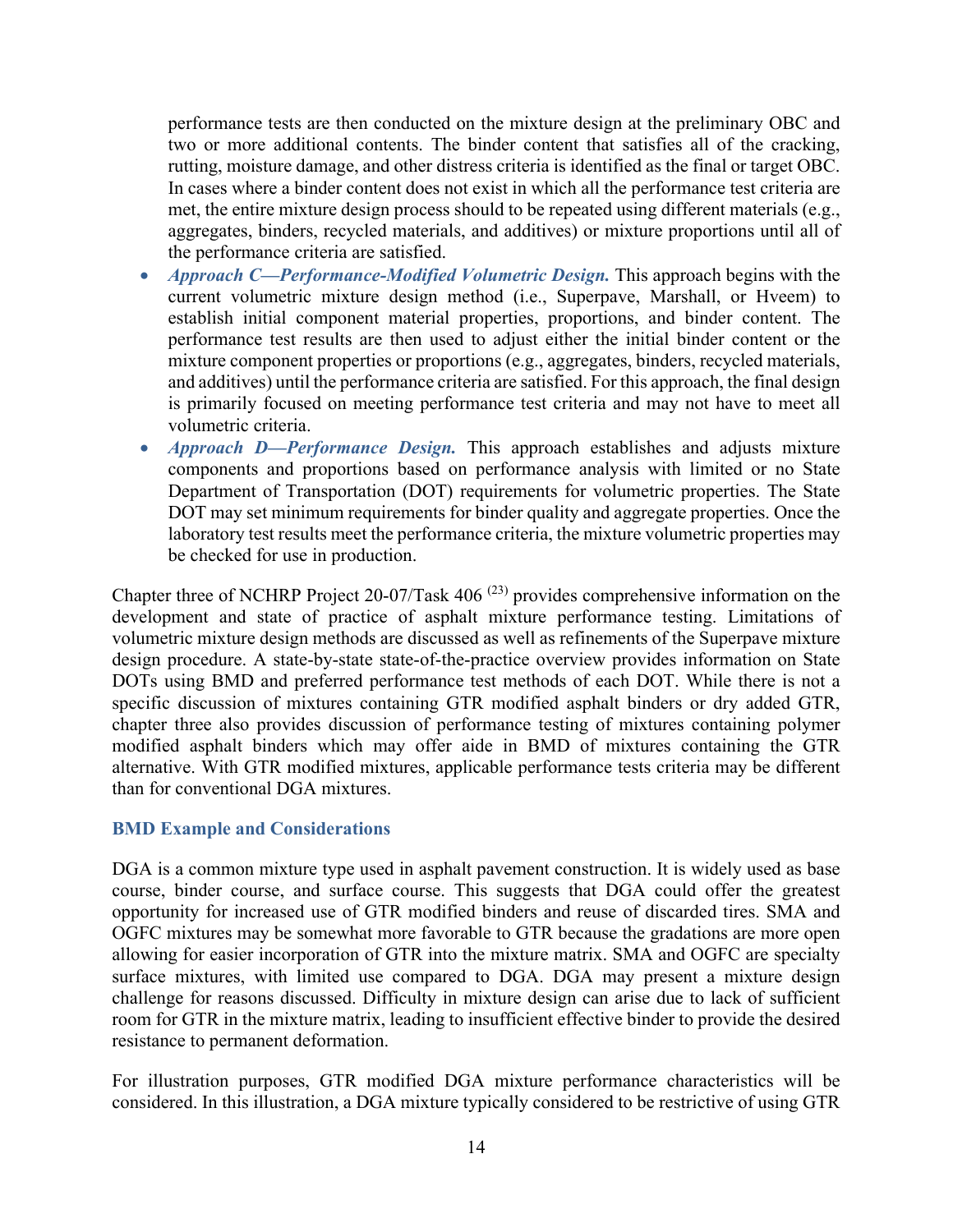modified technologies is chosen. For example, a DGA mixture gradation on the fine side of the maximum density line, generally avoided with respect to GTR modified asphalt binders, is selected. (8,9,10) "Mix Design Considerations," discussed previously, will be addressed as well as performance testing in accordance with the BMD approach. In this illustration only Hamburg Wheel-Track Testing (HWTT) testing to assess rutting and mixture beam BBR testing to indicate cracking performance will be presented. BBR was selected for this discussion due to existing data pertaining to the GTR topic. <sup>(43)</sup> A number of cracking tests are available for evaluation of low temperature performance of asphalt mixtures in the BMD approach. State DOTs may have a preferred method based on experience and testing capability. Common methods include: the semicircular bending (SCB) test, Illinois Flexibility Index test (I-FIT) and indirect tensile asphalt cracking test (IDEAL-CT).

A Wisconsin DOT (WIDOT) E1-12.5mm nominal maximum aggregate size (NMAS) fine graded DGA mixture incorporating GTR modified binders and limestone aggregates was selected to prepare mixtures for subsequent rut testing via HWTT and mixture beam BBR testing. These tests were chosen to bracket the BMD rutting and cracking design parameters discussed. Figure 5 presents the aggregate gradation for the mixture.



Source: Paragon Technical Services, Inc. **Figure 5. E1-12.5mm NMAS aggregate gradation bands.** 

Four asphalt binder combinations were used in the illustration: a neat PG 67-22 as the base asphalt binder and three, laboratory prepared, RMB modified asphalt binders containing, 5 percent, 10 percent and 15 percent, 30 mesh GTR. Asphalt binder grading results per voluntary AASHTO M 320 and AASHTO M 332 binder grading are presented in Table 2.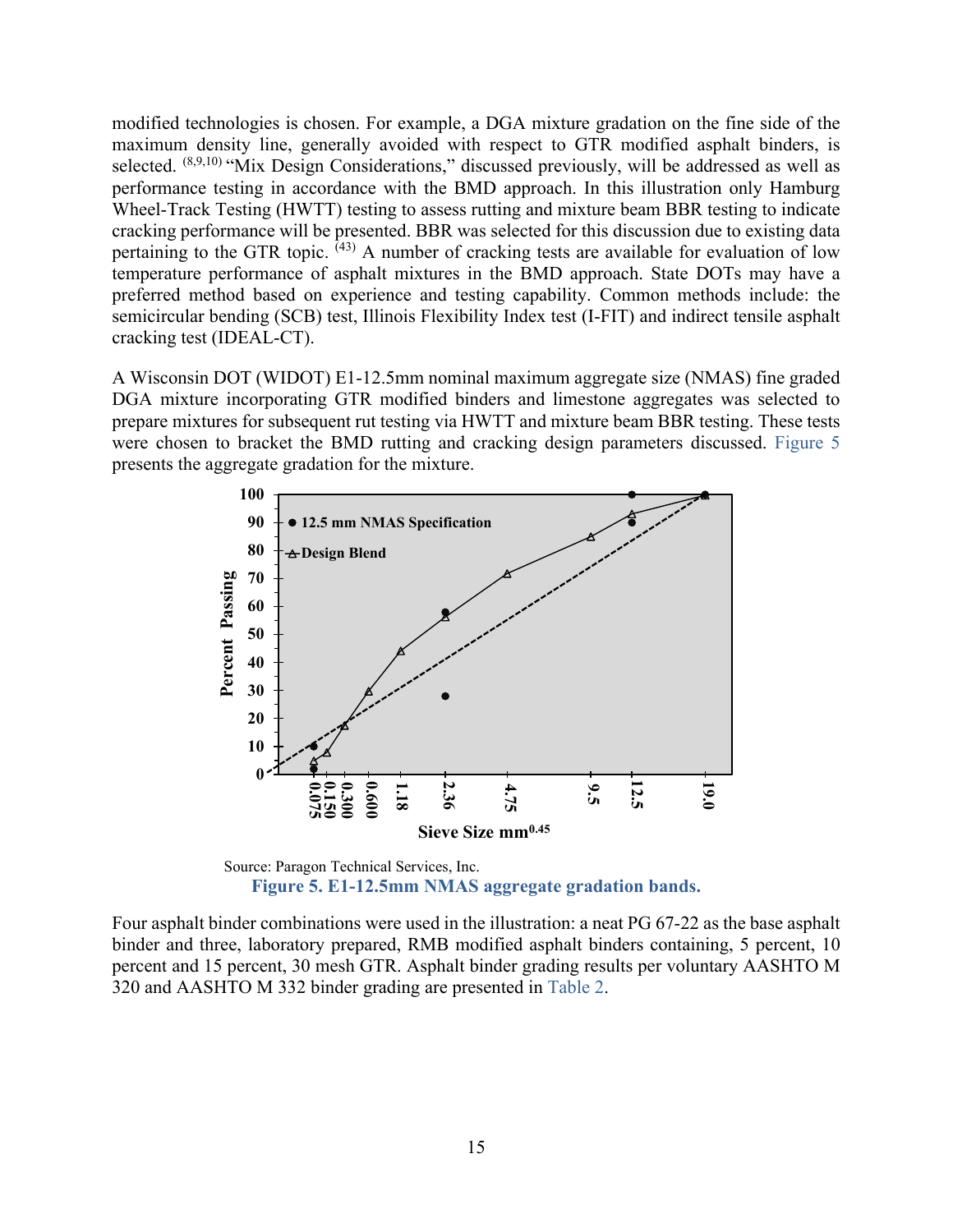| <b>Binder</b>            | <b>AASHTO M 320 Grade</b> | <b>AASHTO M 332 Grade</b> |
|--------------------------|---------------------------|---------------------------|
| PG 64-22                 | PG 64-22                  | PG 64S-22                 |
| 5 percent GTR (30 mesh)  | PG 70-22                  | PG 64H-22                 |
| 10 percent GTR (30 mesh) | PG 76-22                  | PG 70E-22                 |
| 15 percent GTR (30 mesh) | PG76-22                   | <b>PG 70E-22</b>          |

HWTT rutting results are presented in Figure 6. The PG64-22 dense mixture rutted the most as expected. However, HWTT results for the mixtures with GTR modified binders are not what is typically expected, considering the PG grading results presented. The mixture containing 5 percent GTR modified binder performed better than both the mixture containing 10 percent and the mixture containing 15 percent GTR modified binder. These results prompted verification testing to support the results observed. Results of verification testing supported the original findings leading to the most likely answer that issues were volumetric in nature.



Source: Paragon Technical Services, Inc.

**Figure 6. HWTT results for Design Blend RMB (30 mesh GTR) modified asphalt binders.** 

As presented,  $V_{be}$ , the volume of binder not absorbed by aggregates, is believed to be important in this discussion. Inadequate  $V_{be}$  is believed to be a key factor in Figure 6. Having insufficient effective binder to provide the desired resistance to permanent deformation has also been observed by others.  $(42)$ 

A gradation adjustment was made to allow for non-bituminous components of the modified binder and to allow for additional need for adequate effective binder. (42) Essentially 50 percent of a blend sand component was removed. The equivalent value of material was split between the materials (excluding RAP) and recombined. An additional amount of blend sand was added back to the +No 8 screen. This gradation was fairly close to the original but allowed room in the gradation on the No 8, 16, and 30 screens. Figure 7 presents the original design blend and adjusted blend gradations.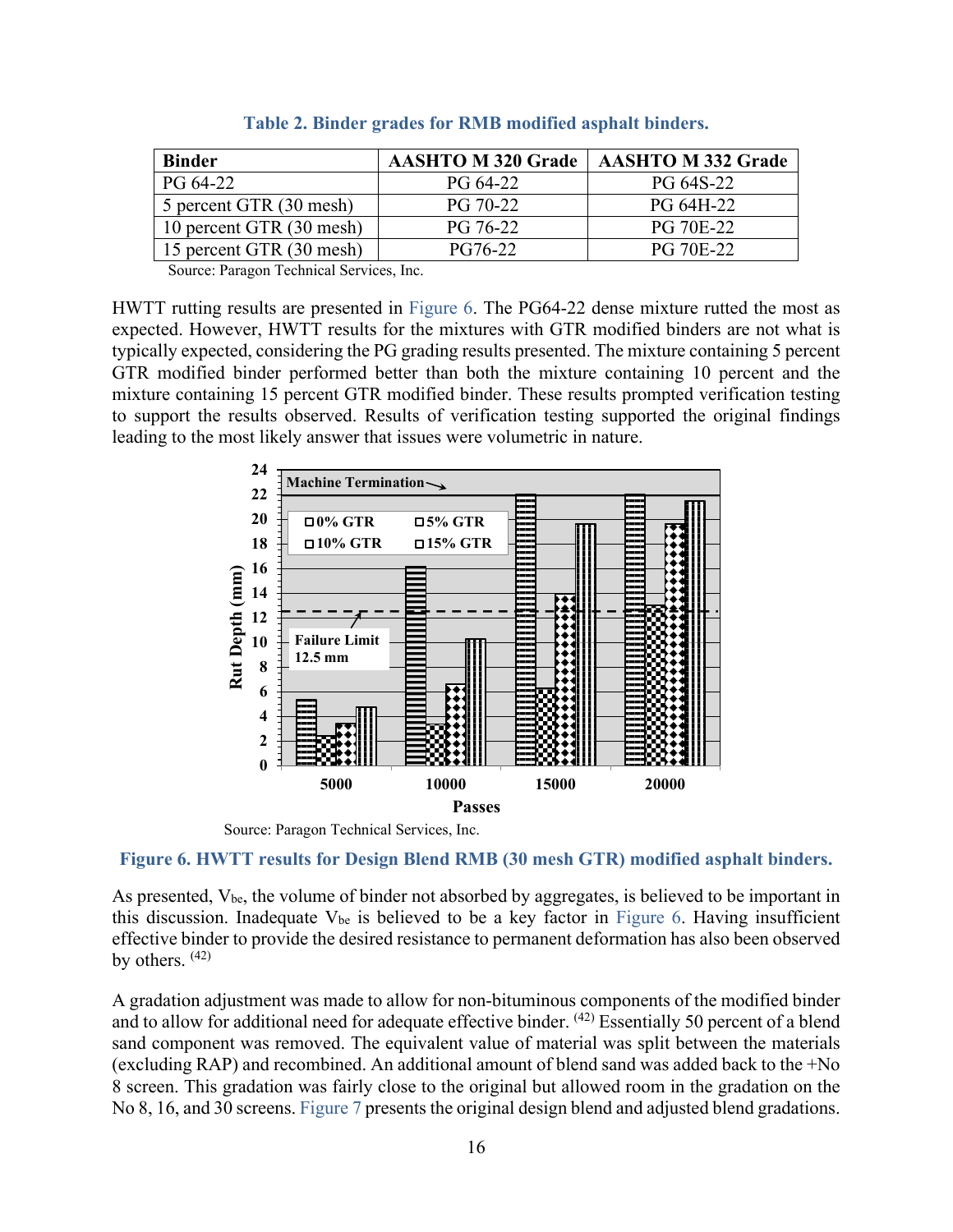No additional binder was added, however, as discussed as much as 0.2 percent to 0.3 percent could be added to account for non-bituminous components in the RMB to avoid lean asphalt mixtures.

DGA gradation adjustments with GTR modified asphalt designs is not a novel concept; general practice has been to avoid mixtures on the fine side of the maximum density line. (42) Due to the presence of the rubber particles and non-bituminous components in the GTR modified asphalt binder, the aggregate gradation for dense-graded mixtures should be maintained on the course side of the gradation band. Some suggest avoidance of gradations that plot between the maximum density line and the upper limit of the gradation band. <sup>(42)</sup>

![](_page_25_Figure_2.jpeg)

Source: Paragon Technical Services, Inc.

#### **Figure 7. Design and Adjusted Blend E1-12.5mm NMAS aggregate gradations.**

HWTT rutting results for the mixtures prepared with the adjusted blend gradation are presented in Figure 8. HWTT performance of all mixtures, including the PG64-22 dense mixture, improved with the adjusted gradation. Mixtures with the adjusted blend gradation containing the 5 percent, 10 percent, and 15 percent RMB binders exhibited performance trends expected and typical of the binder grades reported. These results are supportive of the BMD approach stated objectives.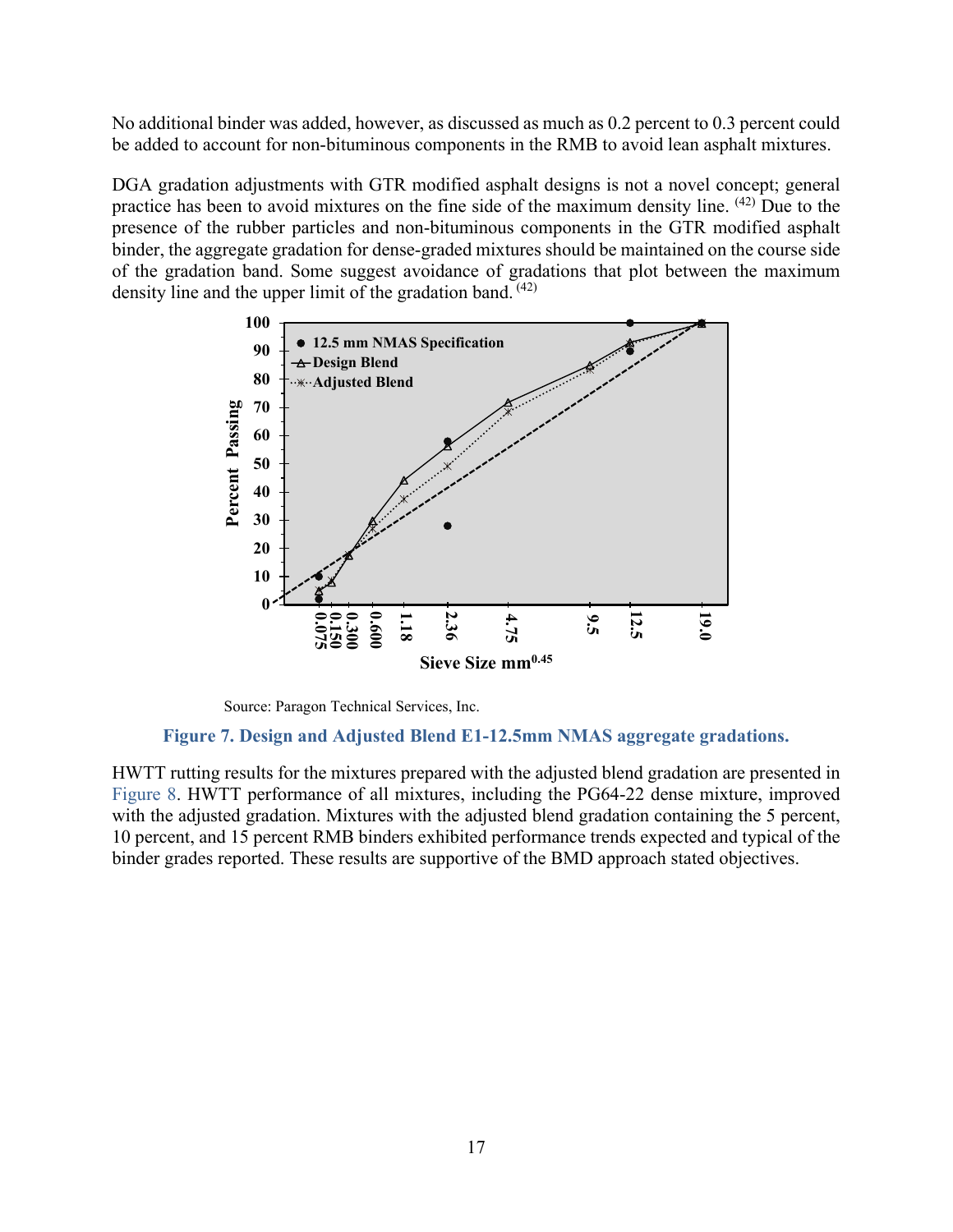| $\blacksquare$ 0% GTR           |       |                                                   |               |
|---------------------------------|-------|---------------------------------------------------|---------------|
| <b>Failure Limit</b><br>12.5 mm |       |                                                   |               |
| 5000                            | 10000 | 15000                                             | 20000         |
|                                 |       | $\blacksquare$ 5% GTR<br><b>■10% GTR ■15% GTR</b> | <b>Passes</b> |

Source: Paragon Technical Services, Inc.

**Figure 8. Adjusted Blend HWTT results for RMB (30 mesh GTR) modified asphalt binders.** 

Figure 9 presents HWTT results for five mixtures prepared with the original design blend gradation (unadjusted) and the asphalt binders listed in Table 3. Note that three of the GTR binders contain the same amount of GTR (10 percent), but the GTR particle size is 20 mesh, 30 mesh, and 80 mesh. Indications are that these asphalt binder formulations are more adaptable to fine graded DGA with gradations such as the original design blend gradation. The maximum rut depth at 20,000 passes for the Hybrid and PG76-22 binder mixture were 3.7mm and 5.2mm, respectively. This is a considerable improvement over the failing results exhibited by the original design blend mixtures made with both the non-modified PG64-22 and the RMB binders. Results also demonstrate improved performance of hybrid GTR binders made with GTR and SBS.

![](_page_26_Figure_4.jpeg)

Source: Paragon Technical Services, Inc.

**Figure 9. Design Blend HWTT results for RMB (20, 30 and 80 mesh), Hybrid GTR (GTR plus SBS), and PG 76-22 (SBS) modified asphalt binders.**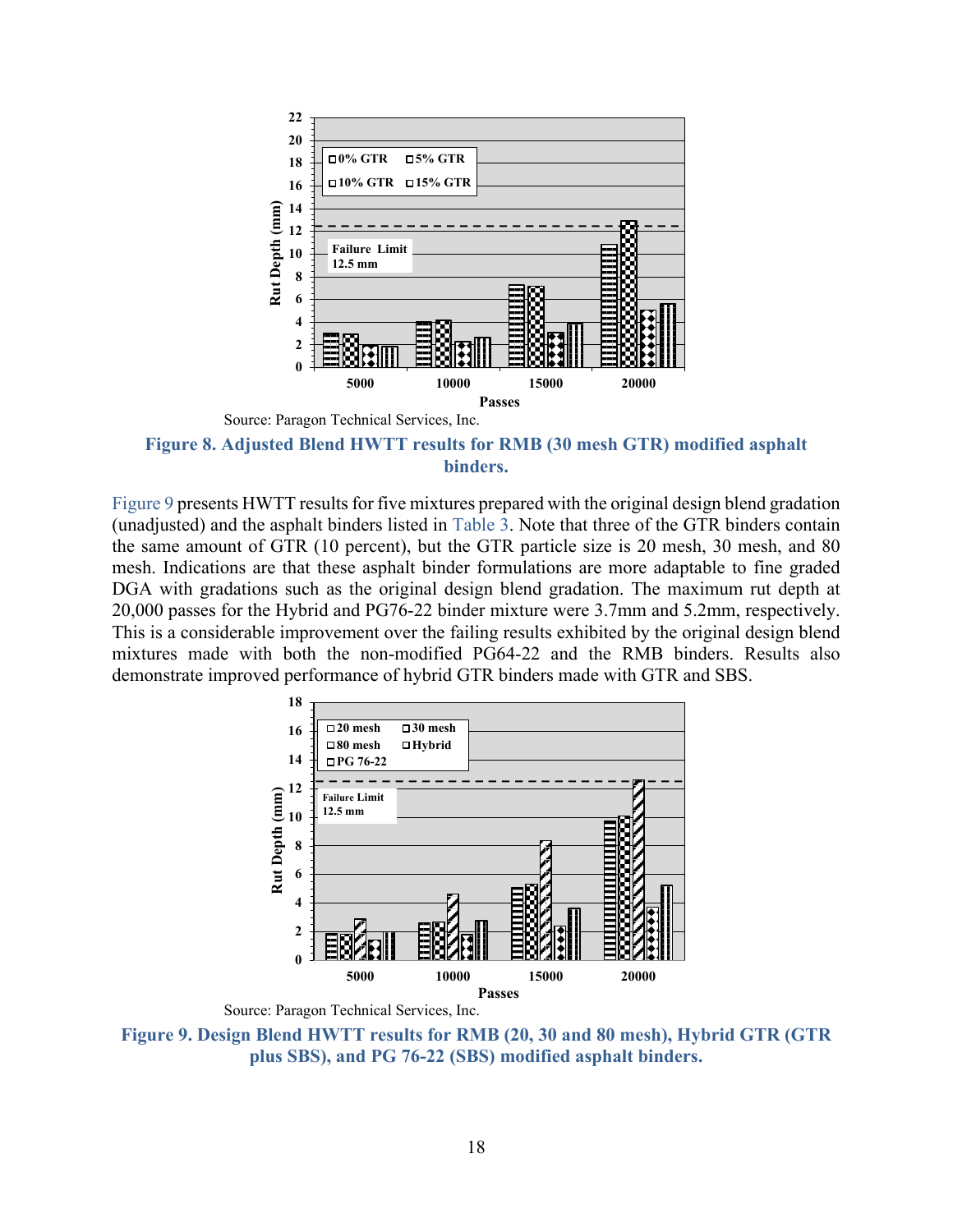| <b>Binder</b>            | <b>AASHTO M 320 Grade</b> | <b>AASHTO M 323 Grade</b> |
|--------------------------|---------------------------|---------------------------|
| 10 Percent GTR (20 mesh) | PG 76-22                  | PG 64V-22                 |
| 10 Percent GTR (30 mesh) | PG 76-22                  | PG 64V-22                 |
| 10 Percent GTR (80 mesh) | PG 76-22                  | PG 64V-22                 |
| PG 76-22                 | PG 82-22                  | <b>PG 70E-22</b>          |
| Hybrid GTR               | PG 76-22                  | PG 64E-22                 |

**Table 3. Binder grades for RMB, Hybrid GTR (GTR plus SBS), and PG 76-22 (SBS) modified asphalt binders.**

Figure 10 shows BBR mixture beam stiffness versus m-value data, at 60 seconds loading tested at  $-16^{\circ}$ C and  $-22^{\circ}$ C, for beams made with the binders listed in Table 3. <sup>(44)</sup> Testing reported was performed at -16°C and -22°C as opposed to the normal 10°C grade offset for asphalt binder testing. Testing at actual pavement temperatures produced data more depictive of low temperature pavement performance and the testing at higher temperatures of -6°C and -12°C did not provide adequate differentiation. The GTR modified asphalt binders were produced with PG64-22 and 30 mesh GTR at the percentages indicated. BBR mixture beam testing generally shows the contribution of the binder characteristics to low temperature performance in mixtures. Low temperature characteristics are influenced by source binder performance, as BBR mixture beams prepared with both modified and unmodified binders often have similar stiffness at a given test temperature.

For example, in this illustration the neat PG64-22 mixture and the mixtures made with 5, 10 and 15 percent GTR tested at -16°C all exhibit similar performance with respect to stiffness and mvalue. This is not the case with the mixtures tested at -22°C. as the BBR testing appears to differentiate the asphalt mixtures. The neat PG64-22 mixture exhibits expected higher stiffness due to reduction in test temperature with only a slight change in m-value. The mixture beams containing the 5, 10 and 15 percent GTR modified binders exhibit little to no stiffness increase with temperature reduction and more change in m-value. Mixture beams prepared with asphalt binder modified with the 5 percent GTR binder show a slight increase in stiffness along with reduction in m-value. Mixture beams prepared with asphalt binder having higher loadings of GTR at 10 and 15 percent each show decreases in stiffness as well as reduction in m-value. In a BMD approach, these data should be cause for consideration of mixture design adjustment as the mixture beams tested at -22°C seem to either fall in or near the "Risk" or "Fail" zones. What is the source of this response?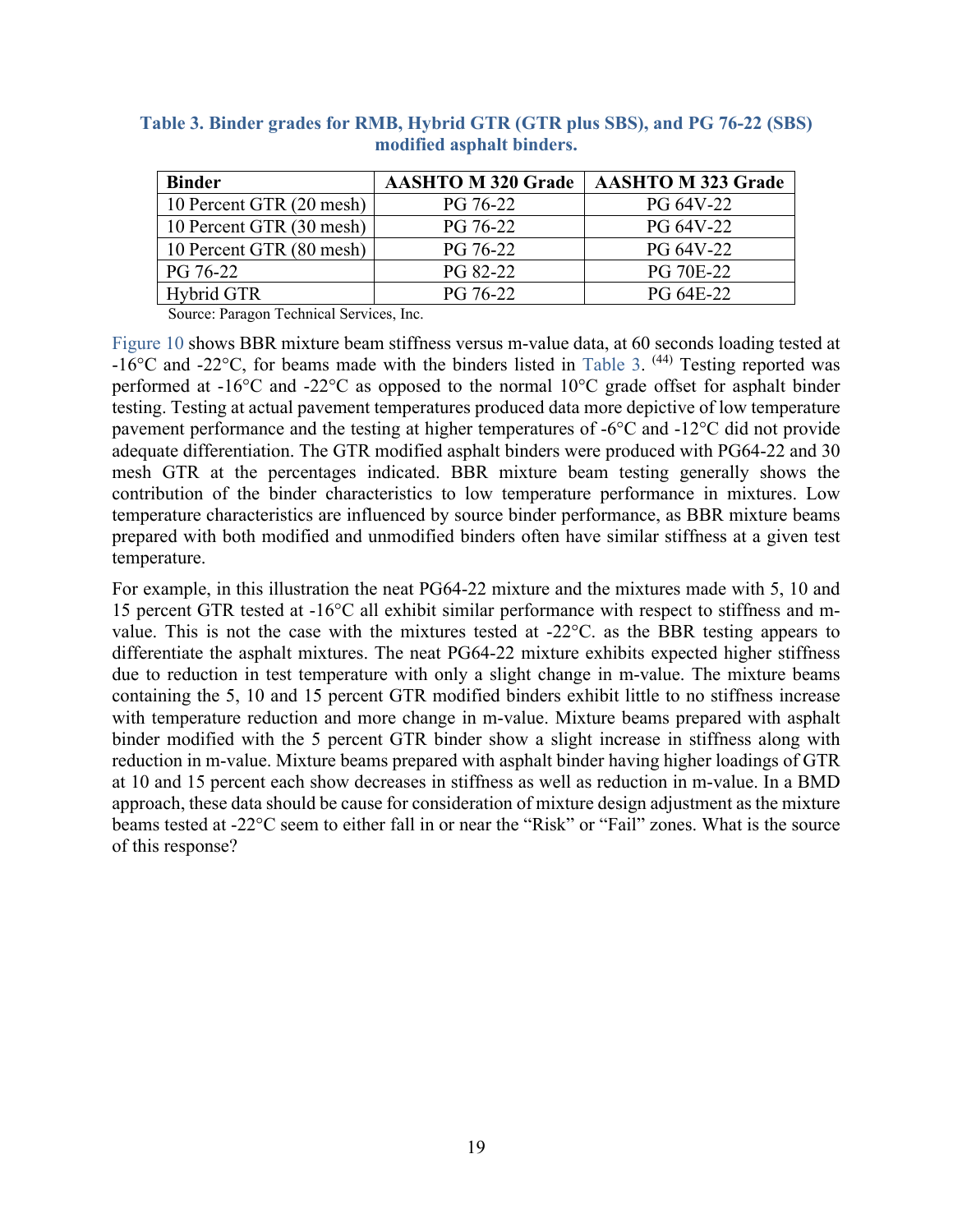![](_page_28_Figure_0.jpeg)

#### **Figure 10. Design Blend Mixture BBR S(60) vs. m-value(60) data at -16°C and -22°C.**

Data presented reveal a loss of stiffness and relaxation with reduction in temperature for the mixture beams tested. These characteristics are good indications that the mixture beams with low stiffness and poor relaxation character would possibly be more prone to low temperature cracking. At first glance it appears that addition of GTR in the binder may limit the mixtures of sufficient binder to provide the desired performance. This supports the earlier discussion of  $V_{be}$  and the function of inert fillers in GTR used to modify asphalt binder. An alternative for the BMD designer could be to evaluate these mixtures at the suggested increased binder contents of 0.2 to 0.3 percent. While possibly not as stiff as the neat PG64-22 binder, additional binder may provide adequate improvement in performance to increase both stiffness and relaxation performance. As mentioned, other standard specimen mixture cracking tests being used by State DOTs could be used to verify these results.

As was done with HWTT testing, five mixtures were prepared with the original design blend gradation (unadjusted) and the asphalt binders listed in Table 3. Figure 11 presents BBR mixture beam stiffness versus m-value data, at 60 seconds loading tested at -16°C and -22°C. These data indicate that the mixtures should have better durability than those shown in Figure 10. Of primary concern is the mixture containing the 20 mesh GTR modified binder. The smaller GTR particles (30 mesh and 80 mesh) in samples prepared with GTR modified binders do not exhibit loss of stiffness and do present acceptable relaxation properties. As with the previous example, the BMD designer might evaluate these mixtures at the suggested increased binder contents of 0.2 to 0.3 percent.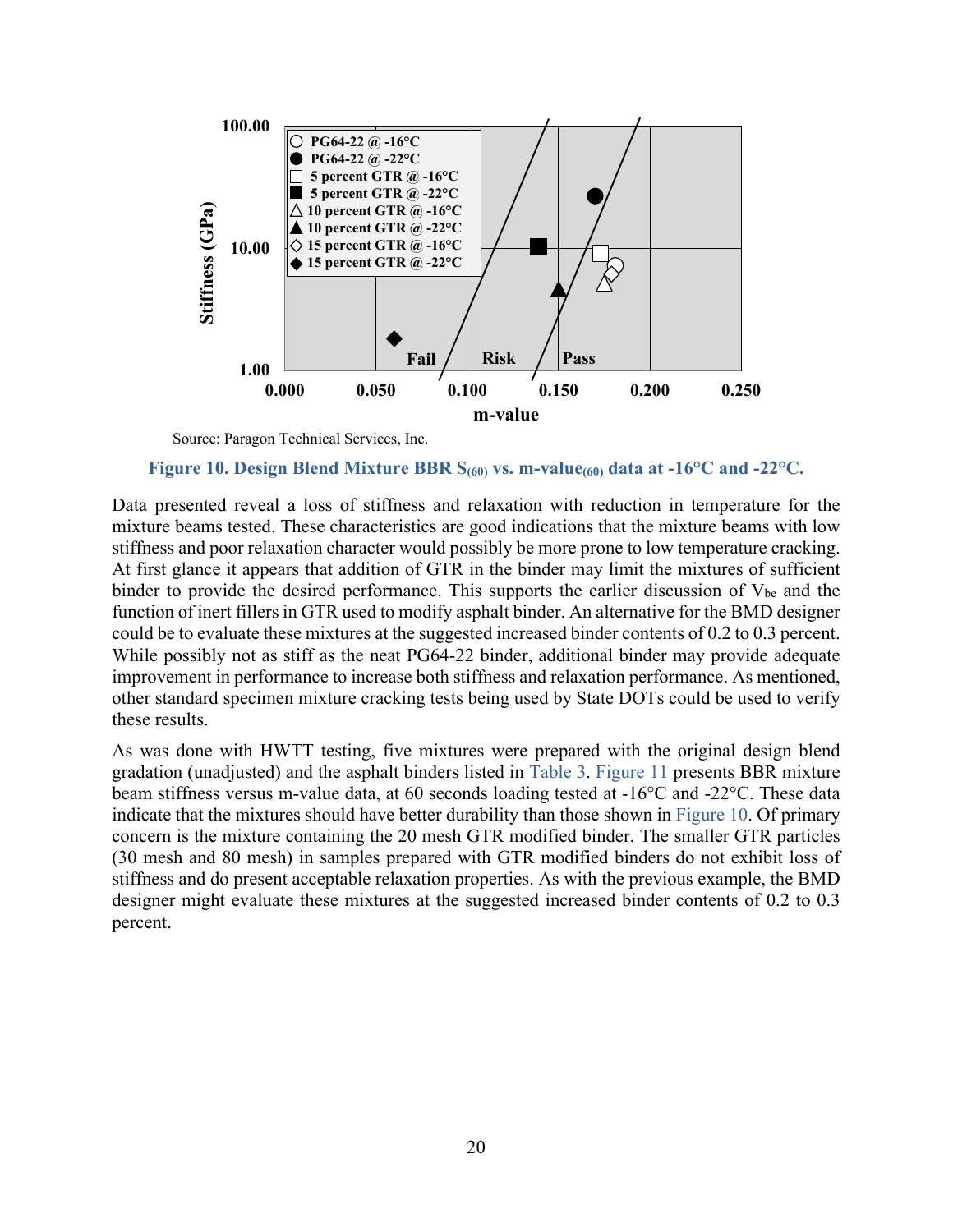![](_page_29_Figure_0.jpeg)

Figure 11. Design Blend Mixture BBR S<sub>(60)</sub> vs. m-value<sub>(60)</sub> data at -16<sup>o</sup>C and -22<sup>o</sup>C, (20, 30 **and 80 mesh), Hybrid GTR (GTR plus SBS), and PG 76-22 (SBS) modified asphalt binders.** 

This illustration uses the mix design considerations presented in addition to Approach A of AASHTO PP 105-20 to address design of a RMB mixture using an aggregate structure that would normally not be considered for a GTR modified asphalt mixture.<sup> $(41)$ </sup> Further testing and design using Approach B of AASHTO PP 105-20 could be beneficial in optimizing aggregate structure, asphalt binder formulation, and asphalt binder content.<sup> $(41)$ </sup> The same procedure is applicable to design of mixtures containing other GTR modified asphalt binders whether AR, hybrid GTR, or dry added GTR. Use of PP 105-20 is not a Federal requirement.

#### **SUMMARY**

Addition of GTR to asphalt binder and mixtures is an accepted mixture practice in asphalt production and consumes about 16.5 percent, or approximately 180 thousand tons (11.0 million scrap tires), of the total United States GTR market today. Modification of asphalt binders with GTR can provide high performance pavements that aid in reduction of the number of waste tires disposed of in landfills and elsewhere. GTR, as a post-consumer polymer, currently ranks second among the most common asphalt polymer modifiers behind SBS copolymers.

This technical report provides a review and update on the use of available GTR modified asphalt technologies in production of asphalt mixtures. The objective is to provide knowledge for resource responsible use of AR, RMB, hybrid GTR, and dry added GTR to ensure engineering performance in asphalt pavements and inform environmental benefits through life cycle assessment.

This report is limited to discussion of GTR from whole scrap tires through size reduction and grinding, to the particle size range defined by industry as GTR. Included is information related to design of DGA, SMA, and OGFC mixtures using AR, RMB, hybrid GTR, and dry added GTR and discussion of testing of mixtures containing GTR-modified asphalt binders, as well as additional considerations for GTR-modified asphalt mixture designs.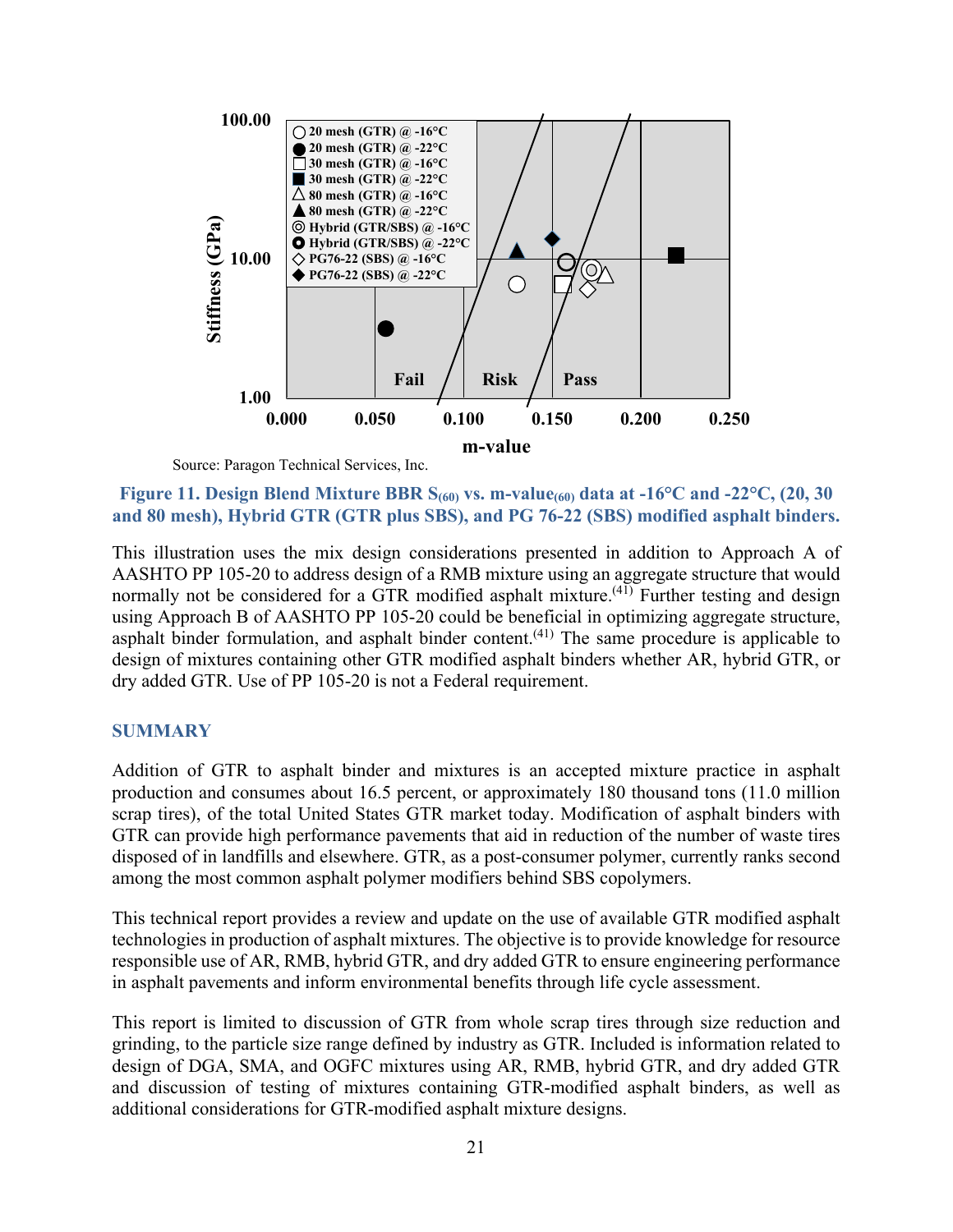#### **REFERENCES**

- 1. U.S. Tire Manufacturers Association (2020). "2019 U.S. Scrap Tire Management Summary," 1400 K Street, NW # 900, Washington, DC 20005. Available online: [https://www.ustires.org/sites/default/files/2019%20USTMA%20Scrap%20Tire%20Manage](https://www.ustires.org/sites/default/files/2019%20USTMA%20Scrap%20Tire%20Management%20Summary%20Report.pdf) [ment%20Summary%20Report.pdf,](https://www.ustires.org/sites/default/files/2019%20USTMA%20Scrap%20Tire%20Management%20Summary%20Report.pdf) last accessed December 15, 2020.
- 2. Waste-Resource Conservation-Common Wastes & Materials-Scrap Tires-Ground Rubber Applications, U.S. Environmental Protection Agency (EPA), retrieved from website [http://archive.epa.gov/materials/tires//web/html,](http://archive.epa.gov/materials/tires/web/html) August 2021.
- 3. Baumgardner, G., Hand, A.J.T., Aschenbrener, T. (2020). Resource Responsible Use of Recycled Tire Rubber in Asphalt Pavements." Western Regional Superpave Center, Report WRSC-TR-20-02, Reno, NV.
- 4. McDonald, C.H. (1975). "Elastomeric Pavement Repair Composition for Pavement Failure and Method of Making the Same," United States Patent 3,891,585, June 24.
- 5. Heitzman, M. (1992). "State of the Practice-Design and Construction of Asphalt Paving Materials with Crumb Rubber," FHWA-SA-92-022, FHWA, U.S. Department of Transportation, Washington, DC.
- 6. Heitzman, M.A. (1992). "Design and Construction of Asphalt Paving Materials with Crumb Rubber Modifier," Transportation Research Record: Journal of the Transportation Research Board, 1339, Washington, D.C., pp. 1–8.
- 7. McDonald, C.H. (1978). "Low Viscosity Asphalt Rubber Paving Material," United States Patent 4,085,078, April 18.
- 8. Chehovits, J.G. (1993). "Binder Design Procedures," Session 6 Workshop Notes, FHWA Crumb Rubber Modifier Workshop, Atlanta GA.
- 9. Chehovits, J.G. (1993). "Binder Design Procedures," Session 9, Workshop Notes. FHWA Crumb Rubber Modifier Workshop, Atlanta, GA.
- 10. Chehovits, J.G., and Hicks, R.G. (1993). "Mix Design Procedures," Session 10, Workshop Notes. FHWA Crumb Rubber Modifier Workshop, Atlanta, GA.
- 11. Hicks, R. G., Cheng, D., and Duffy, T. (2010). "Evaluation of Terminal Blend rubberized Asphalt in Paving Applications," CP2 Center report 102.
- 12. Billiter, T.C., Davison, R.R., Glover, C.J. and Bullin, J.A. (1997). "Production of asphaltrubber binders by high-cure conditions," Transportation Research Record: Journal of the Transportation Research Board, 1586, pp. 50-56
- 13. Hines, S. (2007). "Crumb Rubber Test Section on CSNHS-M003-00(560) 01 Houston Peach," Special Research Report #2007-1 Office of Materials and Research, Georgia Department of Transportation.
- 14. Burns, B. J. (1999). "Rubber-Modified Asphalt Paving Binder," US Patent 5,936,015, August 10.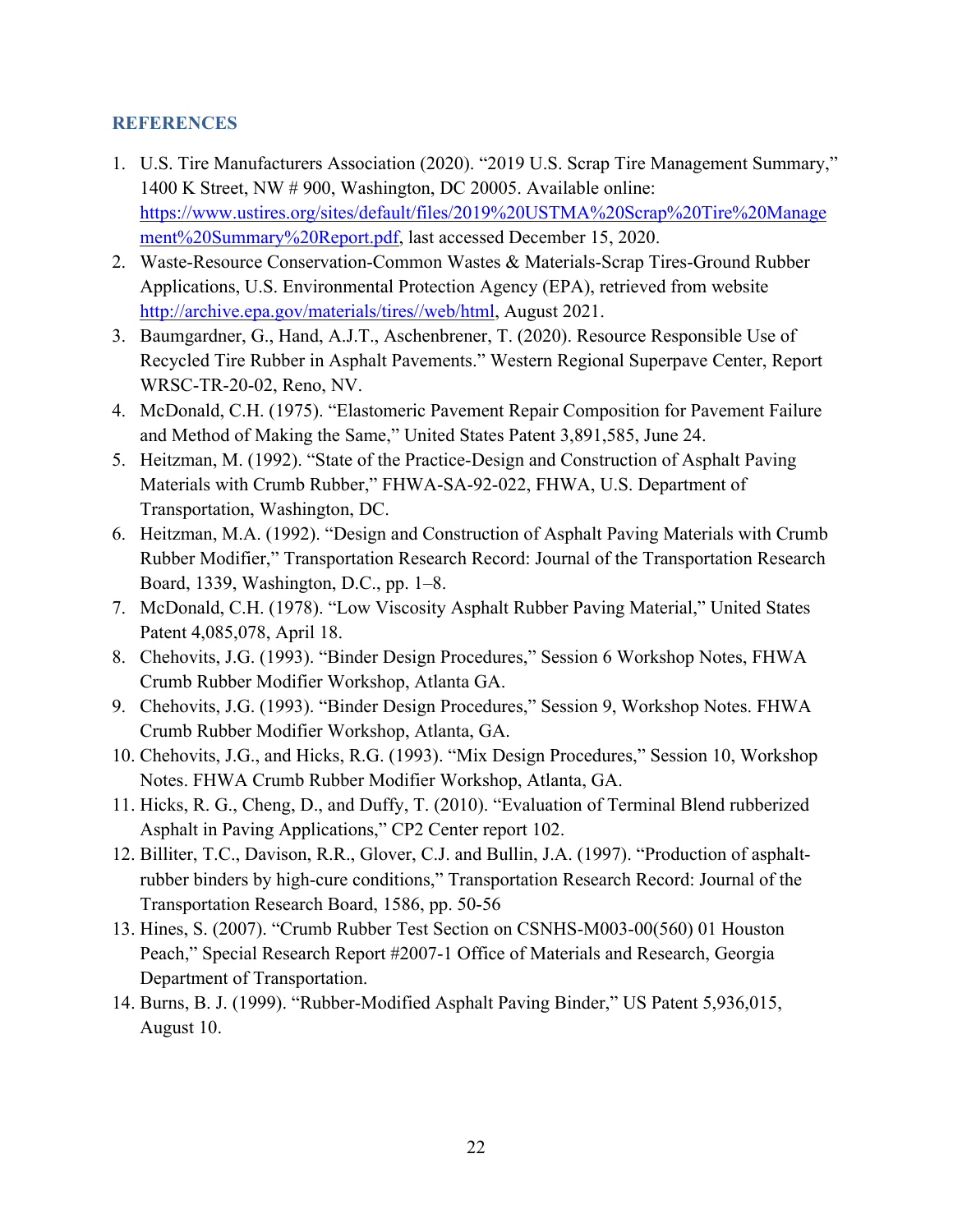- 15. Huffman, J. (1980). "The Use of Ground Vulcanized Rubber in Asphalt," in Asphalt Pavement Construction: New Materials and Techniques, edited by Scherocman, J. (West Conshohocken, PA: ASTM International), 3-12. [https://doi.org/10.1520/STP38361S,](https://doi.org/10.1520/STP38361S) last accessed March 20, 2020.
- 16. Federal Highway Administration (2014). "The Use of Recycled Tire Rubber to Modify Asphalt Binder and Mixtures," TechBrief, FHWA-HIF-14-015, Office of Asset Management, Pavements, and Construction, U.S. Department of Transportation. Available online: [https://www.fhwa.dot.gov/pavement/pubs/hif14015.pdf,](https://www.fhwa.dot.gov/pavement/pubs/hif14015.pdf) last accessed January 6, 2020.
- 17. American Association of State Highway and Transportation Officials (2019). AASHTO T 245, Standard Method of Test for Resistance to Plastic Flow of Asphalt Mixtures Using Marshall Apparatus, AASHTO, Washington, DC.
- 18. American Association of State Highway and Transportation Officials (2019). AASHTO T 246, Standard Method of Test for Resistance to Deformation and Cohesion of Hot Mix Asphalt (HMA) by Means of Hveem Apparatus, AASHTO, Washington, DC.
- 19. American Association of State Highway and Transportation Officials (2019). AASHTO T 247, Standard Method of Test for Preparation of Test Specimens of Bituminous Mixtures by Means of the California Kneading Compactor, AASHTO, Washington, DC.
- 20. American Association of State Highway and Transportation Officials (2019). AASHTO R 35-17, Standard Practice for Superpave Volumetric Design for Asphalt Mixtures, AASHTO, Washington, DC.
- 21. American Association of State Highway and Transportation Officials (2019). AASHTO M 323, Standard Specification for Superpave Volumetric Mix Design, AASHTO, Washington, DC.
- 22. Newcomb, D., and F. Zhou, (2018) "Balanced Design of Asphalt Mixtures," Research Project Final Report 2018-22, Minnesota Department of Transportation Research Services and Library.
- 23. West, R., Rodezno, C., Leiva, F. and F. Yin, (2018), "Development of a framework for balanced mix design." *National Cooperative Highway Research Program (NCHRP)* Project NCHRP 20-07/Task 406.
- 24. Hajj, E.Y., Hand, A.J.T., Chkaiban, R., and Aschenbrener, T.B. (2019). "Index-Based Tests for Performance Engineered Mixture Designs for Asphalt Pavement," Federal Highway Administration, FHWA-HIF-19-103, Washington, DC.
- 25. State of California Department of Transportation (Caltrans), (2006). "Asphalt Rubber Usage Guide," Caltrans, Materials Engineering and Testing Services, Sacramento, CA.
- 26. State of Louisiana Department of Transportation and Development (DOTD), (2016). "Louisiana Standard Specifications for Roads and Bridges," DOTD, Baton Rouge, LA.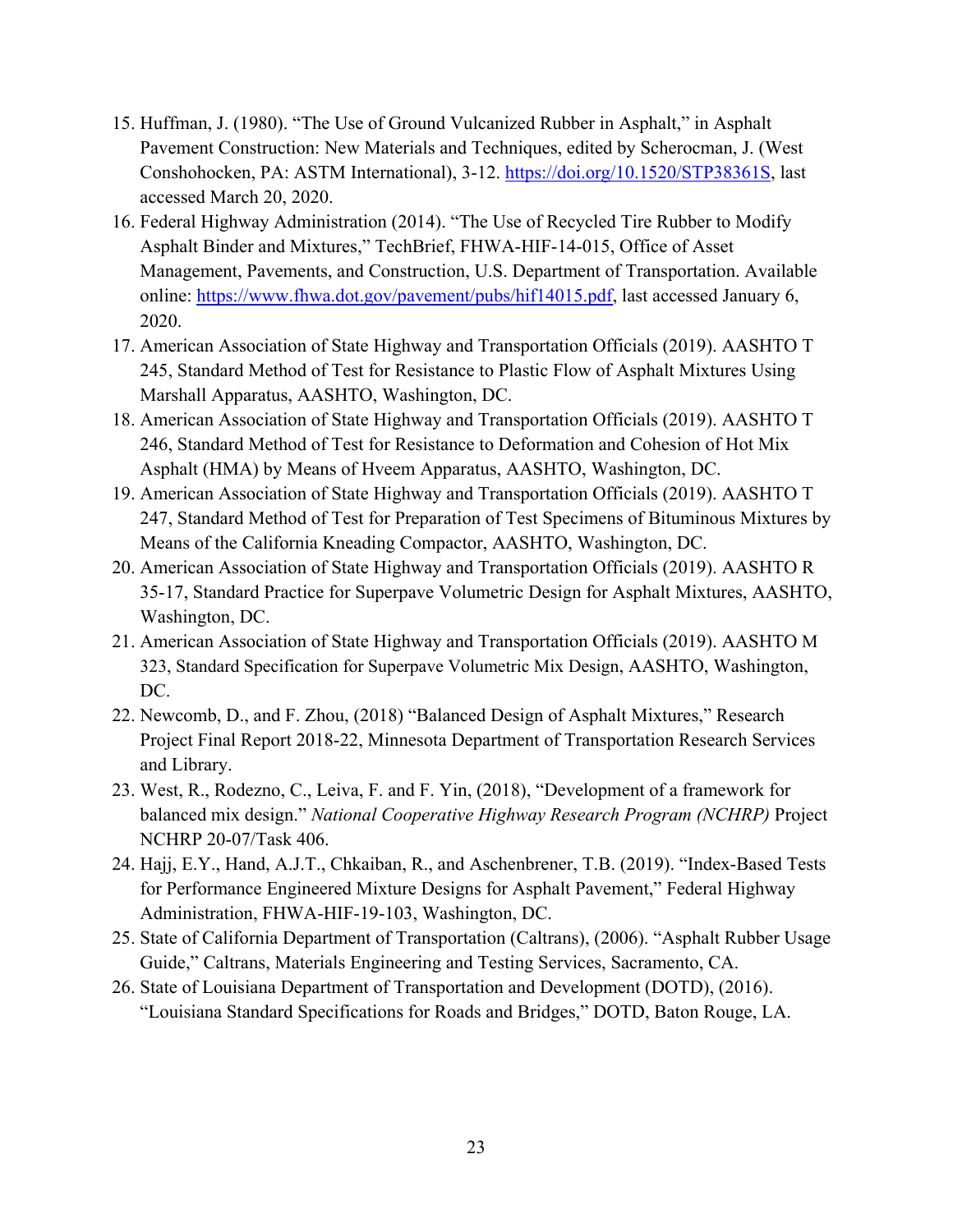- 27. Kandhal, P. (1993). "Waste Materials in Hot Mix Asphalt An Overview." In STP1193-EB Use of Waste Materials in Hot-Mix Asphalt, edited by Waller, H., (pp. 3–16). West Conshohocken, PA: ASTM International. [https://www.astm.org/DIGITAL\\_LIBRARY/STP/PAGES/STP19841S.htm,](https://www.astm.org/DIGITAL_LIBRARY/STP/PAGES/STP19841S.htm) last accessed March 31, 2020.
- 28. Aschenbrener, T.B. (2021) "Targeted Overlay Pavement Solutions (TOPS)," FHWA-HIF-21-001, U.S. Department of Transportation, Washington, D.C.
- 29. American Association of State Highway and Transportation Officials (2014). AASHTO TP 108 Abrasion Loss of Asphalt Mixture Specimens, AASHTO, Washington, DC.
- 30. Balamurugan, S., Mohammad, L.N., Akentuna, M., Daly, W.H., Negulescu, I., Cooper, III, S.B., Cooper, Jr., S.B., and Baumgardner, G.L., (2019) "Impact of Crumb Rubber Modifier Type and Blending Temperature on Asphalt Binder and Mixture Properties," *Journal of the Association of Asphalt Paving Technologists,* 88.
- 31. Baumgardner, G.L., Hardee, J.R., Negulescu, I.I., Williams, E.R., Howard, I.L., St John, R.C. (2014). "Quantitative Analysis of Functional Polymer in Recycled Tyre Rubber used in Modified Asphalt Binders," *Road Materials and Pavement Design,* Special Issue from 89th Association of Asphalt Paving Technologists' Annual Meeting, 15(S1), 263-278.
- 32. Baumgardner, G.L., Hemsley, J.M., Jordan, W.S., D'Angelo, J.A., and Howard, I.L. (2018). "Characterization of Dense-Graded Asphalt Containing Virgin, Postconsumer, or Blended Polymer Systems," Advanced in Civil Engineering Materials, 7 (1), pp. 113-131.
- 33. Baumgardner, G.L. (2015). "Characterization and implementation of ground tire rubber as post-consumer polymers for asphalt concrete," Ph.D. Dissertation, Mississippi State University, MS.
- 34. Baumgardner, G.L., Hemsley, J.M., Jordan, W., Howard, I.L. (2012). "Laboratory Evaluation of Asphalt Mixtures Containing Dry Added Ground Tire Rubber and a Processing Aid," *Journal of the Association of Asphalt Paving Technologists,* 81, 507-539.
- 35. Howard, I.L., Baumgardner, G.L., Jordan, W.S., Hemsley, J.M., Hopkins, C. (2021). "Comparing Ground Tire Rubber, Styrene-Butadiene-Styrene, and GTR-SBS Hybrids as Asphalt Binder Modifiers," *Journal of Materials in Civil Engineering,* 33(5), 0402091, doi: 10.1061/(ASCE)MT.1943-5533.0003709.
- 36. Arizona Department of Transportation (AZ DOT), "Standard Specifications for Road and Bridge Construction," Division X, Section 1005, pp. 955, Section 1009, pp. 997, (2008)
- 37. Florida Department of Transportation (FL DOT). *Standard Specifications for Road and Bridge Construction*, Florida Department of Transportation, (2019).
- 38. Tennessee Department of Transportation (TN DOT), "Standard Specifications for Road and Bridge Construction," Section 904 – Bituminous Materials, Asphalt Cements 904.01, pp 930, (2021).
- 39. Cox, B.C., Smith, B.T., Howard, I.L., James, R.S. (2017). "State of Knowledge for Cantabro Testing of Dense Graded Asphalt," *Journal of Materials in Civil Engineering,* 29(10), 04017174.